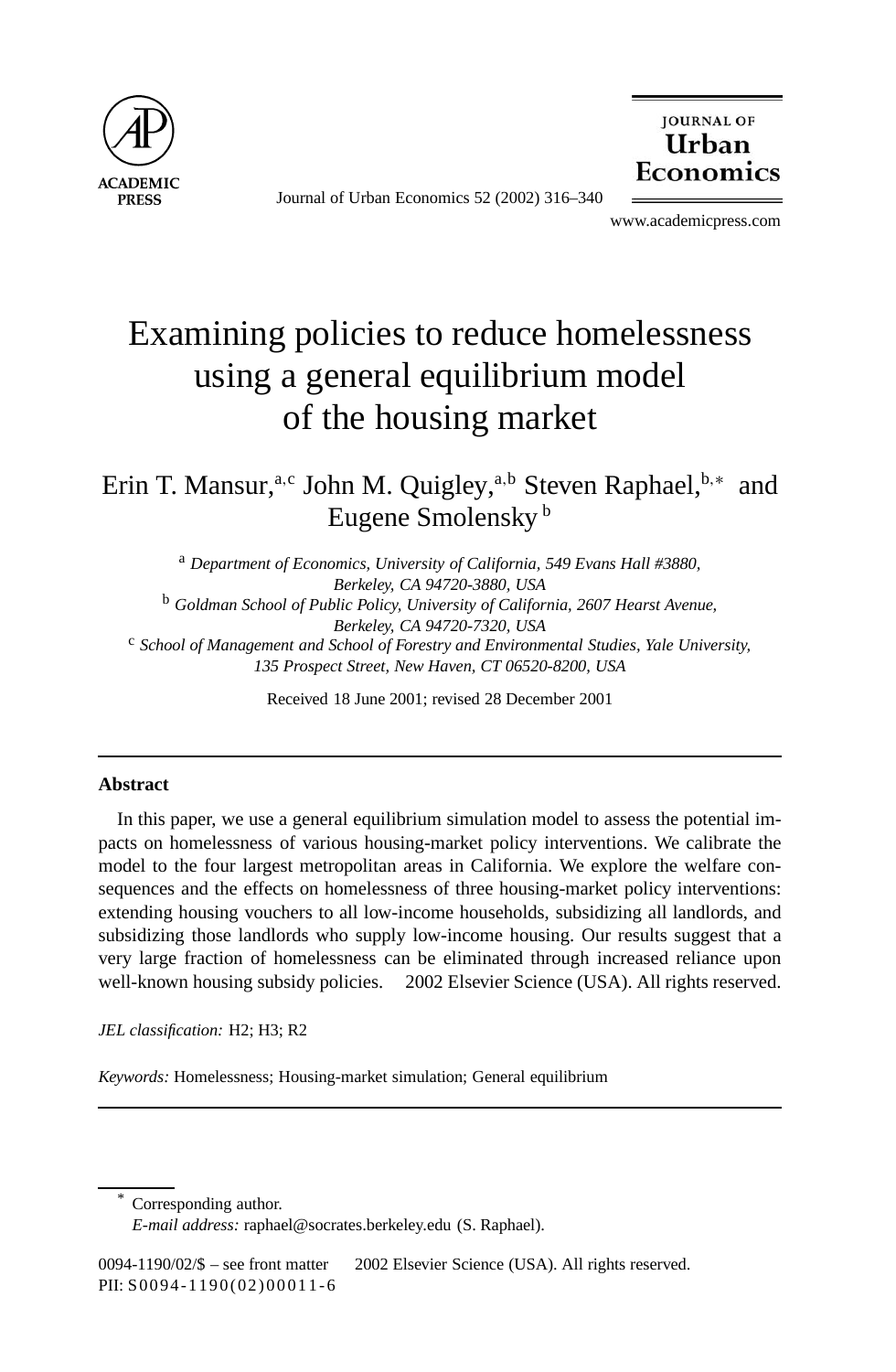## **1. Introduction**

The specter of homelessness is perhaps the most visible social problem in contemporary US metropolitan areas. Since the early 1980s, cities throughout the country have experienced sustained increases in the numbers of visibly homeless and in the numbers of individuals seeking temporary shelter in public and privately-run facilities. While estimates of the incidence of homelessness vary considerably, the most careful research (Burt [1] and Culhane et al. [2]) suggests that those who are homeless on any night account for one to two tenths of a percent of the total population (or roughly 250,000 to 500,000 people). Research on individual cities, however, indicates that a much larger population experiences a spell of homelessness over a given year (perhaps one percent of the population, or 2.5 million people), implying a dynamic homeless population with substantial turnover.

Discussions of the determinants of homelessness often emphasize explanations based on personal problems and changes in mental health policy at the expense of economic factors. The most popular explanation of homelessness posits that mental illness, alcohol abuse, drug use, and changes in their treatment by society are the principal determinants of homelessness (Jencks [3] and Rossi [28]). The alternative economic explanation argues that increases in housing costs relative to personal income drive low-income households out of the housing market and into the streets and shelters (O'Flaherty [4]). Assessing the relative importance of these distinct hypotheses is vital to designing policy responses to homelessness since the appropriate response to a problem originating in the housing market may differ considerably from the response to a problem caused by changes in mental health policy and patterns of drug use.

In a companion paper (Quigley et al. [5]), we analyzed statistical models relating the incidence of homelessness to metropolitan and regional measures of housing costs and availability, extending the empirical analysis of Honig and Filer [6] to more comprehensive data sets. The results confirmed the importance of housing-market conditions in affecting homelessness.

Those results motivate this paper that seeks to assess the effectiveness of policy interventions in the housing market in reducing homelessness. The evidence we present on this issue is purely theoretical, yet it can help illuminate the very ambiguous empirical evidence on the effects of policy interventions. Results reported by Cragg and O'Flaherty [7] suggest that the provision of homeless shelters may induce more homelessness. Regression estimates of the effects of housing subsidy policy on homelessness suggest that the availability of subsidized housing has no effect on homelessness (Early [8]); reduces homelessness if sufficiently targeted (Early and Olsen [9]); or actually increases homelessness (Troutman et al. [10]). None of these empirical findings are based upon a complete structural model of the housing market.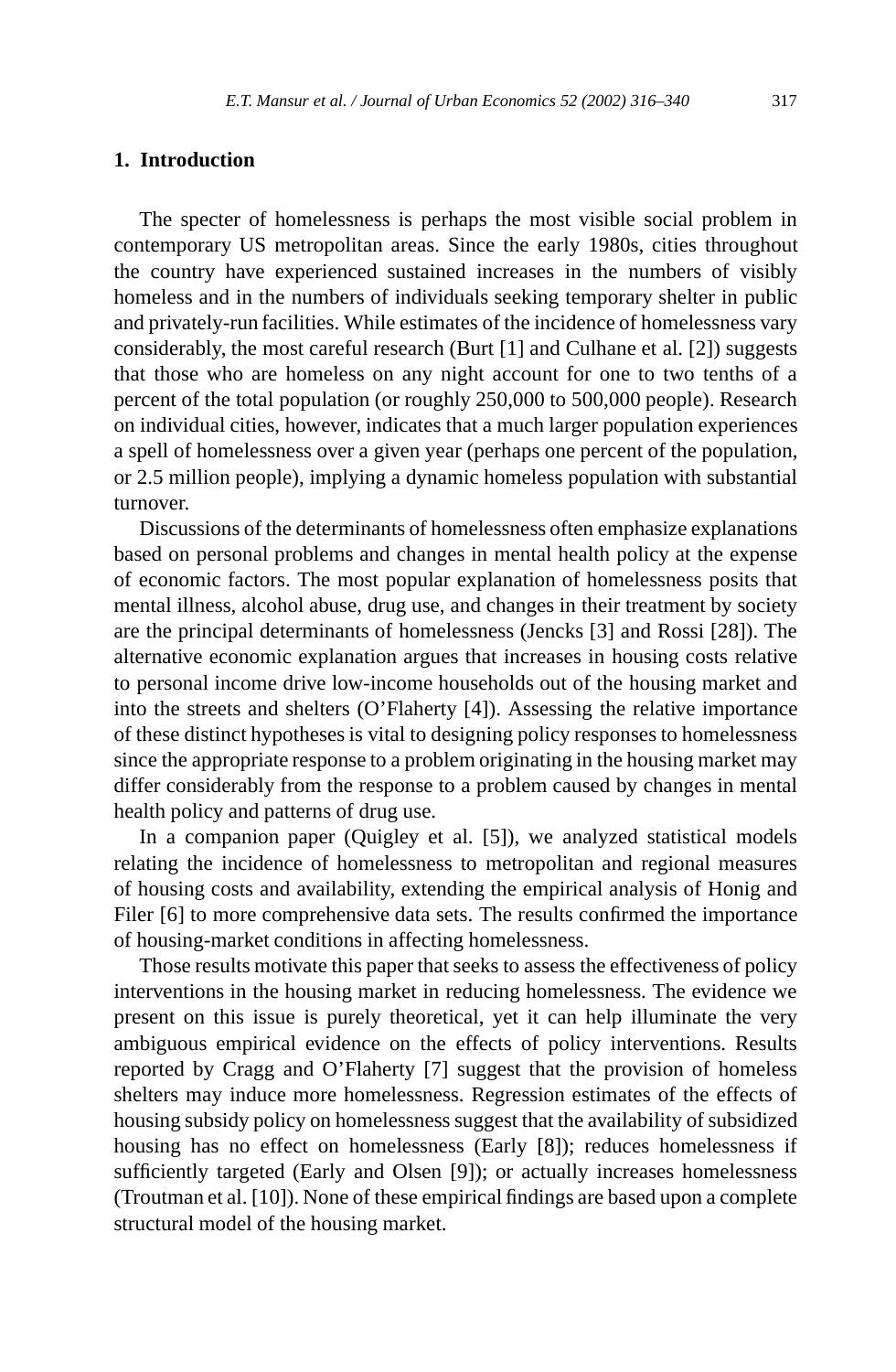In contrast, we use a general equilibrium simulation of the housing market to investigate the sensitivity of homelessness to various changes in income conditions, population, and several policy interventions. The model we employ is an extended version of the simulation model introduced and developed in a series of papers by Anas and Arnott (A&A) [11–18]. This model describes the workings of a regional housing market in which dwelling units filter through a quality hierarchy (where quality is defined in discrete categories) and in which households of various income levels choose among these discrete types. One option in the stationary equilibrium is for households to opt out of the housing market and spend their entire incomes on "other goods." The proportion of households choosing this option provides an estimate of the incidence of homelessness. Changes in this outcome motivate our analysis. However, the general housing policies that we simulate have their principal effects upon those who are not homeless (since only a very small fraction of households are homeless). With this in mind, we also explore the broader and quantitatively more important implications of the simulated policies.

We calibrate the A&A model to the four largest metropolitan areas in California. Using data from the Census of Population and Housing for 1980 and 1990 and various years of the American Housing Survey, we conduct several simulations. First, we calibrate the model for each metropolitan area to observed housing market and income conditions in 1980 and assess the predictive power of the model. Lacking observations of homeless rates for 1980, we cannot test the power of the model in predicting this key aspect of behavior. Instead, we opt to measure how well the model predicts the changes in rents actually observed during the subsequent decade. We conclude that the model projects housing market conditions reasonably well in these four housing markets. We then calibrate the model to 1990 housing-market and income conditions. Following O'Flaherty's [4] theoretical arguments, we explore the effects on homelessness of changes in the income distribution similar to those that actually occurred during the 1980s and 1990s in these four markets. Finally, we explore the welfare consequences and the effects on homelessness of three housing-market policy interventions: extending housing vouchers to all low-income households, subsidizing all landlords, and subsidizing those landlords who supply low-income housing.

#### **2. Homelessness and filtering in urban housing markets**

While the homeless undoubtedly suffer from a confluence of personal problems (including rates of mental illness, substance abuse, and social isolation considerably higher than those for the general population), whether these problems are the principal causes of homelessness is a matter of much debate. The increase in homelessness during the 1980s did loosely coincide with the onset of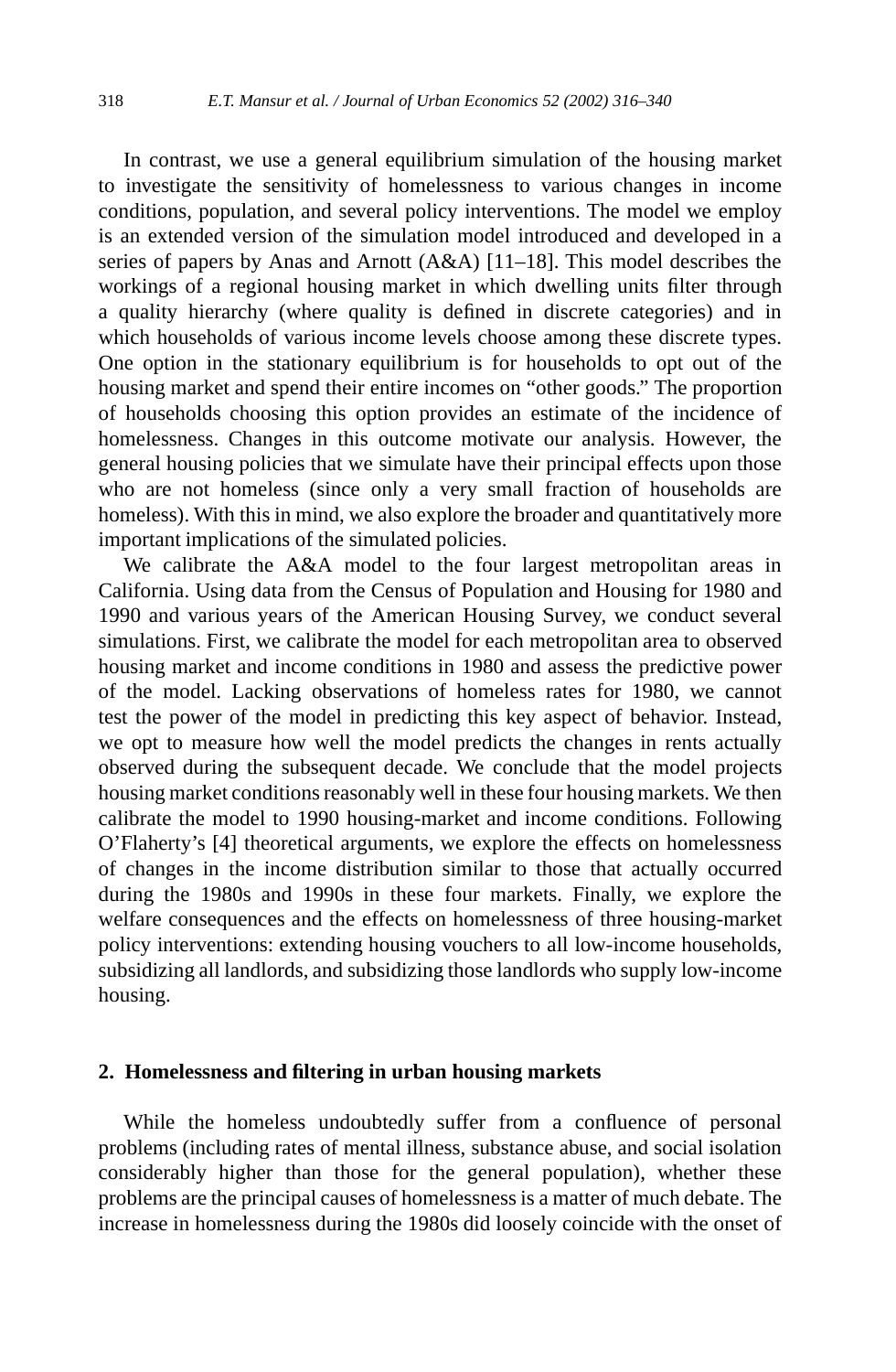the crack epidemic and the tail end of the deinstitutionalization of the mentally ill. However, the spread of crack through American inner cities occurred relatively late in the decade, well after the noticeable increases in street populations recorded from 1979 to 1982. In addition, the lion's share of deinstitutionalization occurred prior to 1980, and research indicates that a substantial minority of those deinstitutionalized during the 1980s were reinstitutionalized in state prisons (O'Flaherty [4] and Raphael [19]) reducing the size of the population at risk.

Increased dispersion of the earnings and household income distributions coincided with the increase in homelessness. Moreover, the theoretical model offered by O'Flaherty [20] provides an avenue through which increased earnings inequality can affect the housing market so as to generate increases in the homeless population. O'Flaherty bases his argument on a model of urban housing markets where durable dwelling units filter through a quality hierarchy in a manner similar to that originally posited by Sweeney [21,22]. In this model, the supply of housing of a given quality is determined by several factors. First, the existing housing stock of a given quality level can either be maintained at that quality level or else be allowed to depreciate to lower quality levels. Thus, units may leak out of any quality category and filter down- to lower-quality levels while units that were previously of higher-quality may filter in. Above a certain quality threshold, new construction will also augment the housing stock. These new units are built on undeveloped land or on land that is cleared of existing low-quality units. This filtering of existing units and the recycling of land ties the price of housing of the lowest-quality units to the market conditions in all other points of the quality distribution.

Homelessness in such a model results from the choices of households bidding for housing of the lowest quality. Assuming homogeneous preferences, the homeless household with the highest income will be the household that is just indifferent between consuming conventional housing and paying a market determined positive amount for rent for housing of the lowest quality on the one hand, and being homeless and paying no rent on the other hand. To be sure, only the lowest-income households (for whom the minimum rent required would represent disproportionately large proportions of their budgets) will choose homelessness.

Changes in the distribution of income affect the level of homelessness by changing the price of the lowest-quality housing. An increase in earnings inequality around a stable mean (corresponding roughly to the course of income during the 1980s in the US) reduces the demand for middle quality housing and increases the demand for low-quality housing. Moreover, increases in demand for housing of the highest quality will increase the demand for developable land. Both factors will increase the price of low quality housing, thus implying a higher cutoff income level, below which homelessness is preferred by some to conventional housing.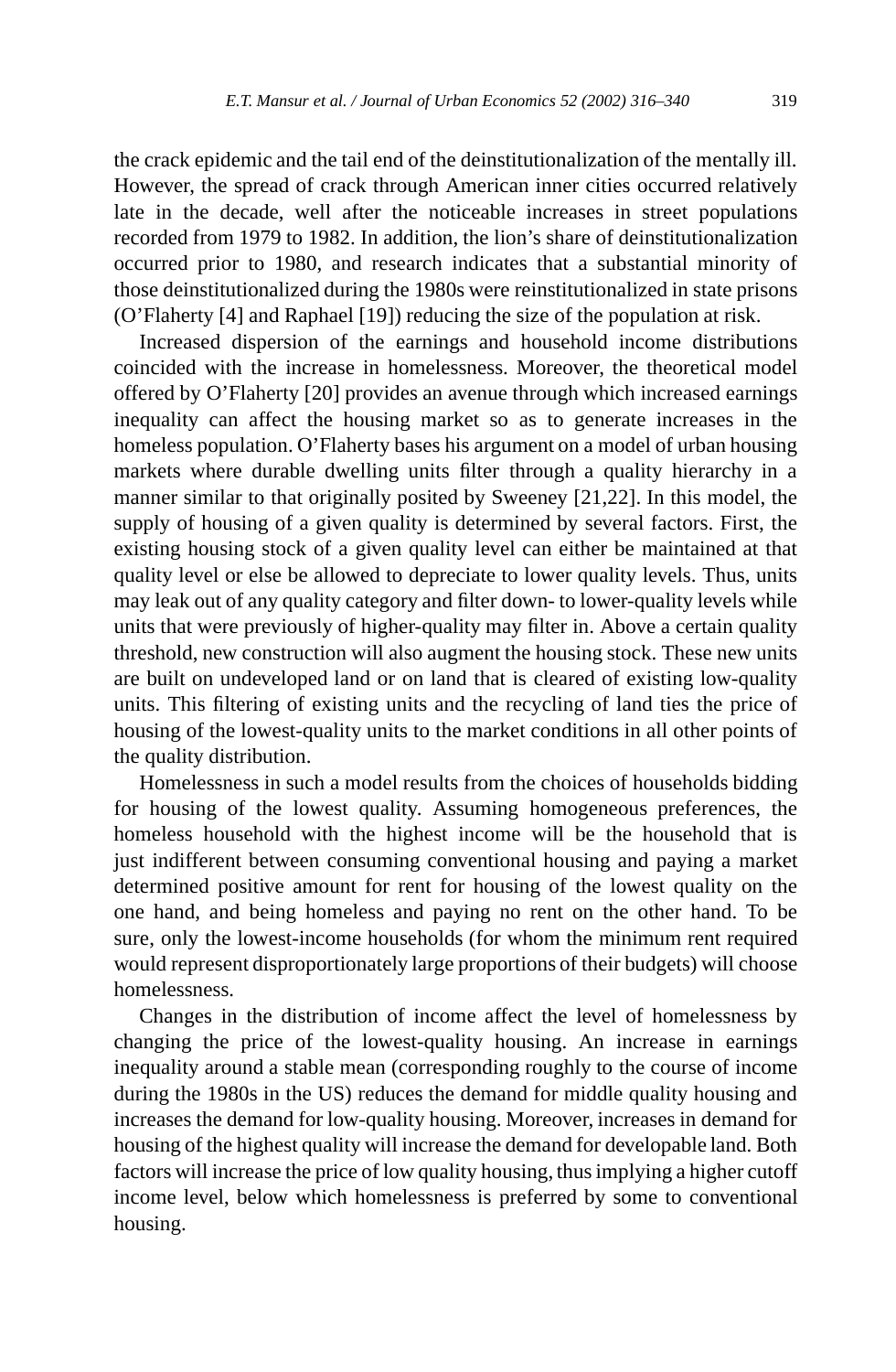The theoretical results presented here complement the available empirical evidence. We explore the relationship between homelessness and housing markets using a complete theoretical model and simulations calibrated to the housing markets of the four largest California metropolitan areas. Rather than focusing on *whether* housing market forces generate homelessness, we assess the extent to which policy interventions in the housing market can lower homelessness rates. In this section we first describe the A&A model in detail. Next, we present some base results from calibrating the model to the four California metropolitan areas.

# 2.1. The simulation model<sup>1</sup>

We extend and adapt the A&A model, a stationary representation of urban housing markets. Risk-neutral housing producers determine the supply of rental housing units for each level of quality  $k$  ( $k = 1, ..., 4$ ) so as to equalize returns across housing types. With the exception of housing of the highest quality  $(k = 4)$ in our simulations), the supply of housing at each quality level is determined by the proportion of the stock of this quality in the previous period that is maintained plus the proportion that filters down from higher-quality levels. Maintenance and housing costs vary across but not within housing types. In addition conversion costs, as well as conversion possibilities (which we refer to as the conversion technology) differ between any two qualities of housing. There is also idiosyncratic dispersion in investment costs for all housing types and land. We restrict the conversion technology so that only housing of the highest quality is newly constructed.<sup>2</sup> We further restrict the conversion technology so that housing units do not "reverse filter" up the quality hierarchy, but either remain at the same quality or filter down to the next lowest-quality level. Housing of the lowest quality can be demolished at a cost, clearing the land for the construction of high-quality units. Hence, a change in the market conditions in higher quality submarkets may change the price of low-quality housing via competition for land.

Households fall into five income classes,  $h = \{1, \ldots, 5\}$ , and are heterogeneous with respect to their tastes for housing. Average incomes in each class, the distribution of households across income groups, and the total population are exogenous to the model. In addition, for each household there is an exogenously determined reservation utility at which they are indifferent between consuming rental housing and homelessness. This latter feature provides an exit option that can be interpreted as homelessness (or "doubling up") in response to high housing prices. The model assumes a specific form of the household utility function with

<sup>&</sup>lt;sup>1</sup> Here we present a verbal description of the stationary A&A model described in Anas [11]. In Appendix A we present a more detailed description of the model and the calibration process.

 $2$  As indicated below, this restriction is inconsequential empirically. For example, it restricts new construction to units renting for at least \$850 to \$900 per month in San Francisco, Los Angeles, and San Diego, and at least \$650 in Sacramento.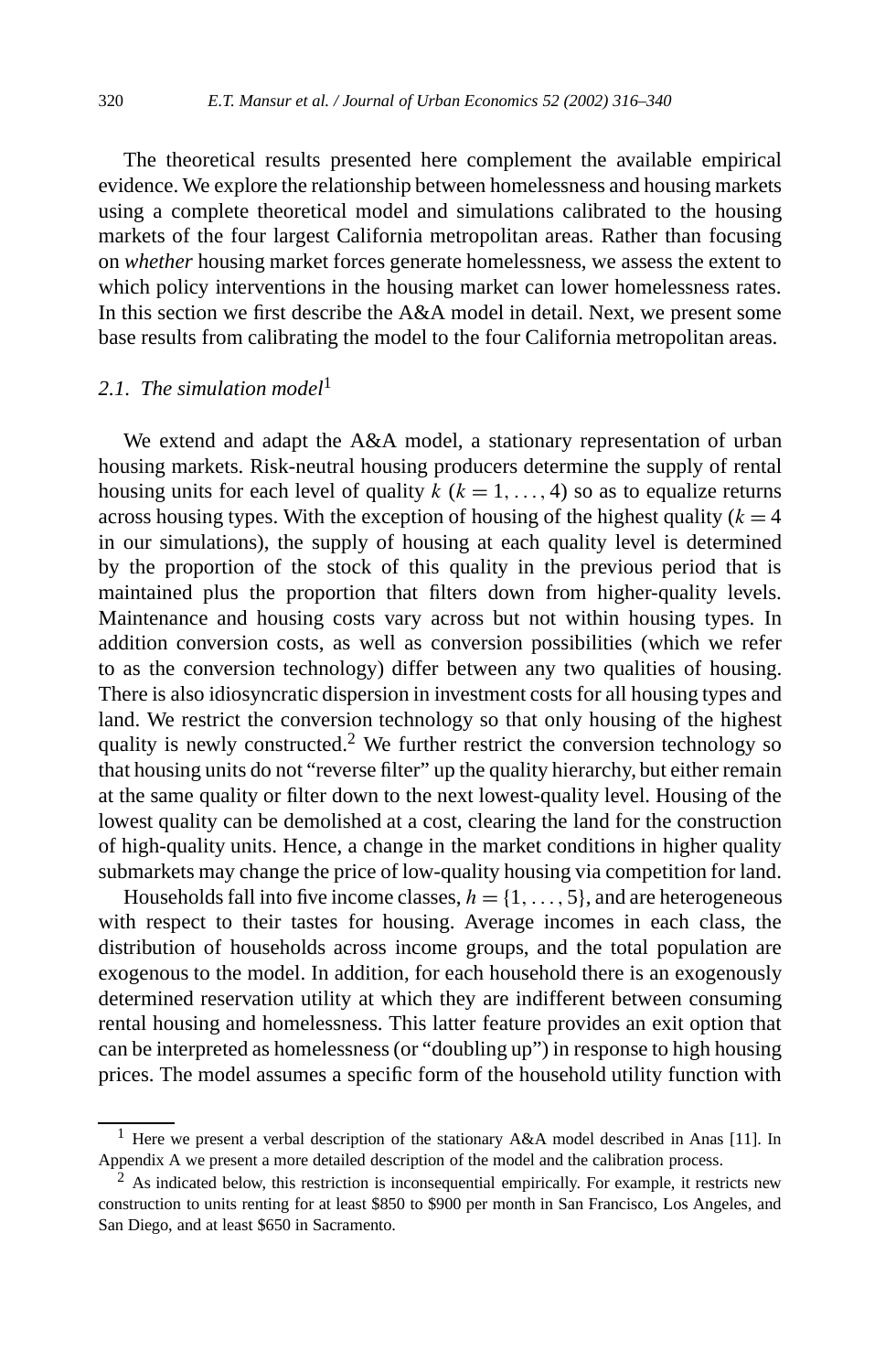idiosyncratic preferences, yielding a multinomial logit specification of household choice probabilities over the housing types,  $k = 1, \ldots, 4$ , and homelessness  $k = 0$ .

At stationary equilibrium in this model, housing stocks, the stock of vacant land, rents, and asset prices are constant from one period to the next. In this equilibrium, housing is filtering across quality levels, low-quality housing is being demolished, and high-quality housing is being constructed, all at constant rates. Four sets of market clearing equations must be satisfied. First, demand must equal supply in each of the housing quality submarkets. Second, suppliers must earn normal profits in each housing submarket. That is, for each housing type and for vacant land as well, the price of the asset must equalize the expected rate of return and the real interest rate. The third and fourth conditions are accounting identities. The third condition insures that the stock of housing of a given type equals the sum of those units that are newly constructed, those that filter in, and those maintained from the previous period minus those units that filter out. The final condition ensures that the sum of developed and undeveloped land equals the fixed quantity available in the metropolitan area. These identities impose some restrictions on the values of the equilibrium conversion probabilities. These properties of the model are described more precisely in Appendix A.

# *2.2. Calibration of the model and some diagnostic tests*

Calibrating the model requires specification of the observed housing market conditions (rents, asset values, and stocks), populations, income levels, conversion and maintenance costs, and the real interest rate. In addition, we must assume values for the price elasticity of housing demand, and the price elasticity of short run stock adjustments. We must also specify housing unit conversion possibilities.<sup>3</sup> The model uses this information to calibrate the unobserved parameters of the structural equations so that these initial observed values represent a stationary equilibrium. "Calibration" is achieved when the structural equations of the model, combined with exogenous conditions, reproduce the observed market conditions (rents, stocks, and asset values). The calibrated model can then be used to simulate the effects of changes in any of the exogenous variables.

An important set of intermediate equations produced in the calibration process includes those that calculate the probability that a household of income class *h* chooses housing-quality type *k*. When *k* is equal to zero, this measures the probability that the household opts out of the housing market. Given fixed population sizes, this probability provides an estimate of homelessness in the housing market. Changes in this probability arising from changes in any of the exogenous variables are estimates of the effect of those changes on the size

<sup>3</sup> A complete list of variables is provided in Appendix A.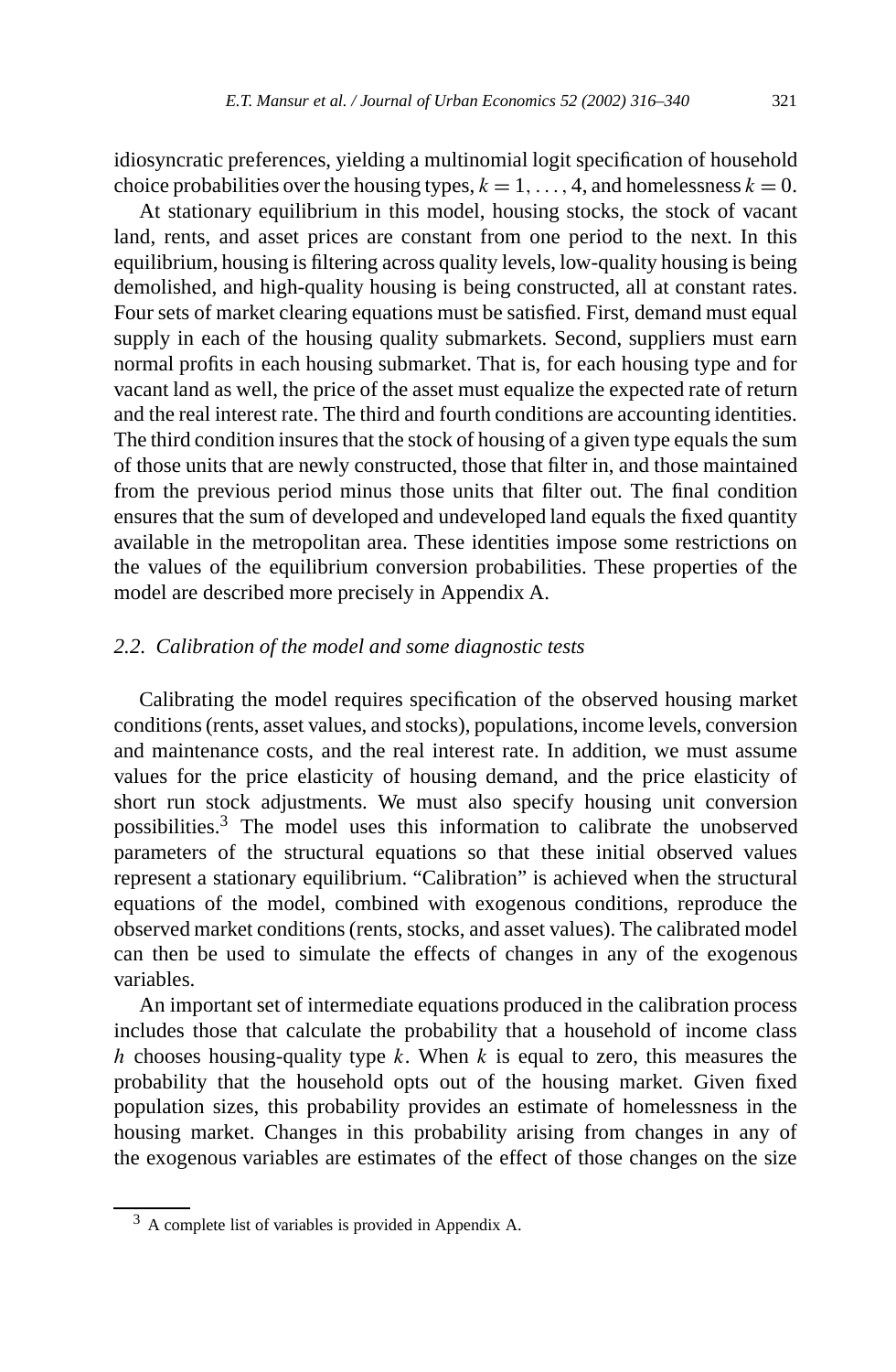of the homeless population. This variable, the homeless rate, is a key outcome analyzed in the policy simulations presented below.

We calibrate the model for four California metropolitan statistical areas (MSAs)—San Francisco, Los Angeles, San Diego, and Sacramento—using data from the 1989 and 1991 American Housing Surveys (AHS) and the 1990 Census of Population and Housing. Again, the model includes five household types (quintiles of the metropolitan income distribution for renters) and five housing types (land and the stock of rental housing segmented by rent quartile). We assume that renters in the lowest quintile never live in housing of the highest quality.<sup>4</sup> All other renters may occupy any type of housing. We do not include owner-occupied housing in the analysis. We thus assume that there is no interaction between rental and owner-occupied markets. Most owner-occupied housing is composed of single dwellings, which are far less likely to be in the rental stock. In addition, home ownership is an unlikely option for renters at the bottom of the income distribution, the population that is of particular interest here.

As discussed above, we restrict conversion technologies so that only highestquality housing is newly constructed. We estimate construction costs of highquality housing by capitalizing the equilibrium rent (calculated as the average annual rent observed for housing in this quartile in each market divided by the normal rate of return). Only the lowest-quality housing is demolished, and filtering is restricted to one level per period. We assume that maintaining a housing unit at the current quality level requires expenditures of one percent of market value plus the cost of utilities.<sup>5</sup> A unit depreciates to the next lowest-housing type if it is not profitable for the landlord to incur these maintenance costs. We assume that demolition costs of low quality units are equal to 20% of construction costs. Finally, we assume that all rental units have the same structural density.

In equilibrium, the housing quantity of any type that transitions to the next level, whether the transition is demolition, construction, or housing quality degradation, must equal the quantity flowing into that housing type. Using biannual MSA data from the American Housing Surveys (AHS), we compute the demolition rates by estimating the dwellings lost due to either demolition or mergers between adjoining housing units. The model is sensitive to reduced quantities of vacant land. To avoid erratic behavior, we assume that the city contains reasonable amounts of vacant land. Since demolition and construction *quantities* must be equal in equilibrium, this implies a slow transition out of vacancy. Therefore, we assume a slow *rate* of high-quality home construction,

<sup>4</sup> Empirically, this is an inconsequential assumption. In these specific markets, the assumption implies that low-income renters never choose to spend more than approximately twice their annual incomes on housing.

<sup>5</sup> This is the widely used one-in-a-hundred rule (see Kain and Quigley [23] for an early discussion).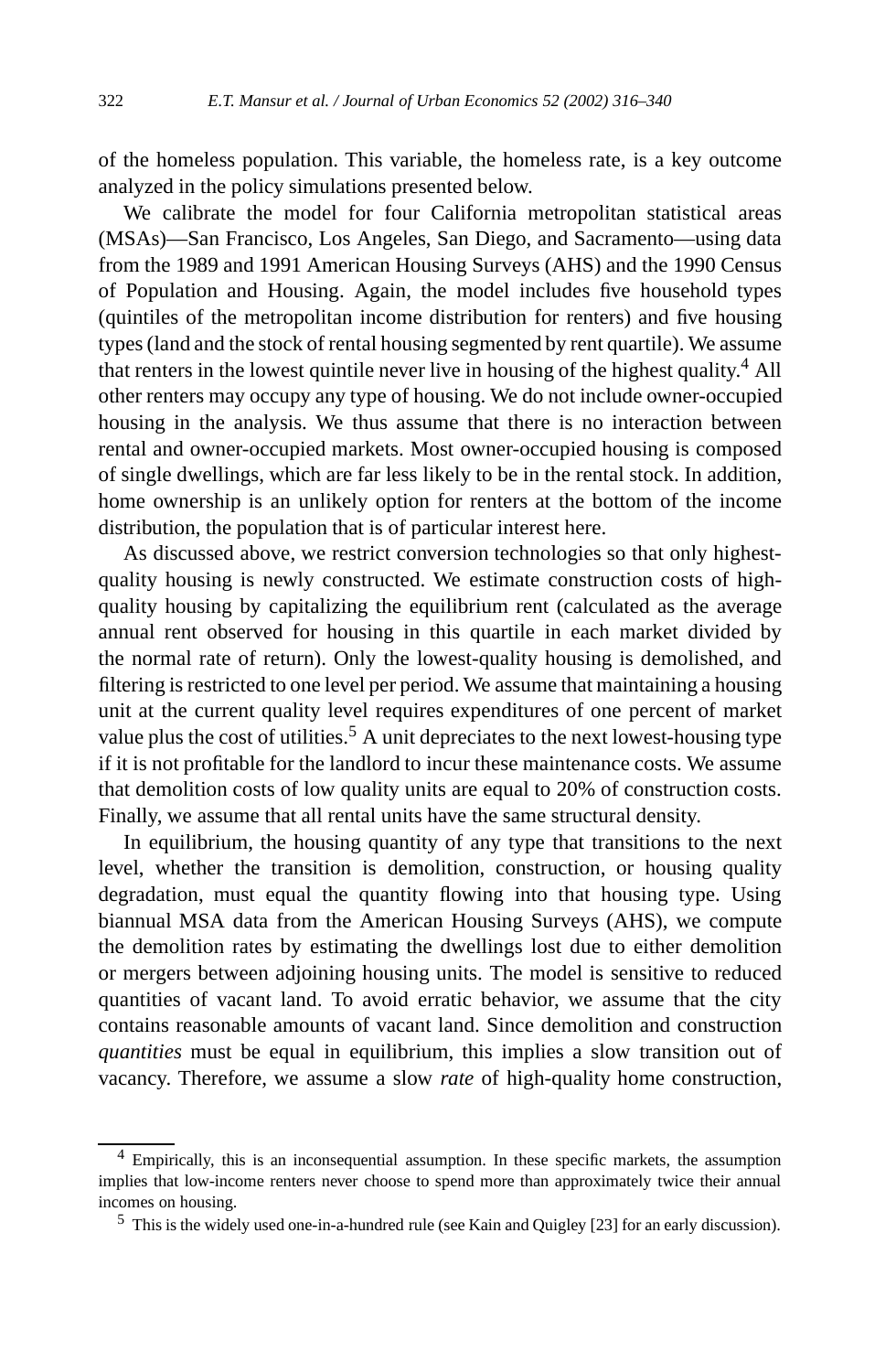equaling half that of the demolition rate.<sup>6</sup> We assume filtering occurs at the same rate as the demolition rate. Since there are four types of housing and one type of land, the equilibrium amount of vacant land area is determined.<sup>7</sup>

We assume that the price elasticities of demand and short run stock adjustment are −0*.*67 and 0.50 for all cities, housing types, household types, and time periods (see Hanushek and Quigley [24] for empirical evidence). The real interest rate is assumed to be 8%. We test the robustness of the key economic parameters: demand elasticity, short run stock adjustment elasticity, and the interest rate. We find that homelessness is sensitive to demand elasticity, but we also find that the qualitative results of the analysis are unchanged even with substantial variations in these parameters (see Appendix C for details).

The choice probabilities for each household type are computed from the proportions reported in the 1989 and 1991 AHS for each metropolitan area. In addition, we use the AHS to compute conversion rates, mean rents for each quartile, mean incomes for each income quintile, mean rents of newly constructed units and utility costs by quartile. The number of rental households in each MSA comes from the 1990 Census. We estimate the homeless population for each MSA from several sources. This estimate is discussed in Appendix B.

Table 1 summarizes the conditions for the calibration for San Francisco for 1990. The table reports the joint frequency of income quintiles and housing quartiles, their numbers, annual rents, maintenance costs, demolition rates, and the costs of new construction. All these data come from the AHS and the Census. The table also reports demolition costs, homeless counts, and vacant land. Figure 1 indicates how the underlying distribution of renter incomes and housing quality was partitioned into the discrete categories reported in Table 1. Table 2 summarizes the analogous conditions for the calibration of the model for the Los Angeles, San Diego, and Sacramento housing markets for 1990.

While our principal results rely on models calibrated to the metropolitan housing markets in 1990, we also calibrated the model to 1980 using data from the 1979 and 1981 AHS and the 1980 Census. The methodology in calibrating the model to 1980 is identical to that used for  $1990$ .<sup>8</sup> We use these supplemental calibrations to predict rents for each metropolitan area in 1990. That is, we use the 1990 values of populations and incomes to estimate rents for each type of housing using the 1980 calibrations. This simple test illustrates the extent to which the simulation model "tracks" the outcomes of the housing markets in the

 $6\text{ The assumption that the construction rate is half that of the definition and filtering implies that there are no conditions.}$ are twice as many units of land vacant to be built upon as there are in any one housing type.

<sup>7</sup> In fact, the amount of land and the construction rate are calibrated so that: the rental price of land is always less than the rent of the lowest-quality housing; and the rent computed for the lowest-quality housing is consistent with historical (census) data.

<sup>&</sup>lt;sup>8</sup> In all cases, the models were calibrated so that the rent measures computed by the models were within 0.2% of the rents reported in the relevant census publications.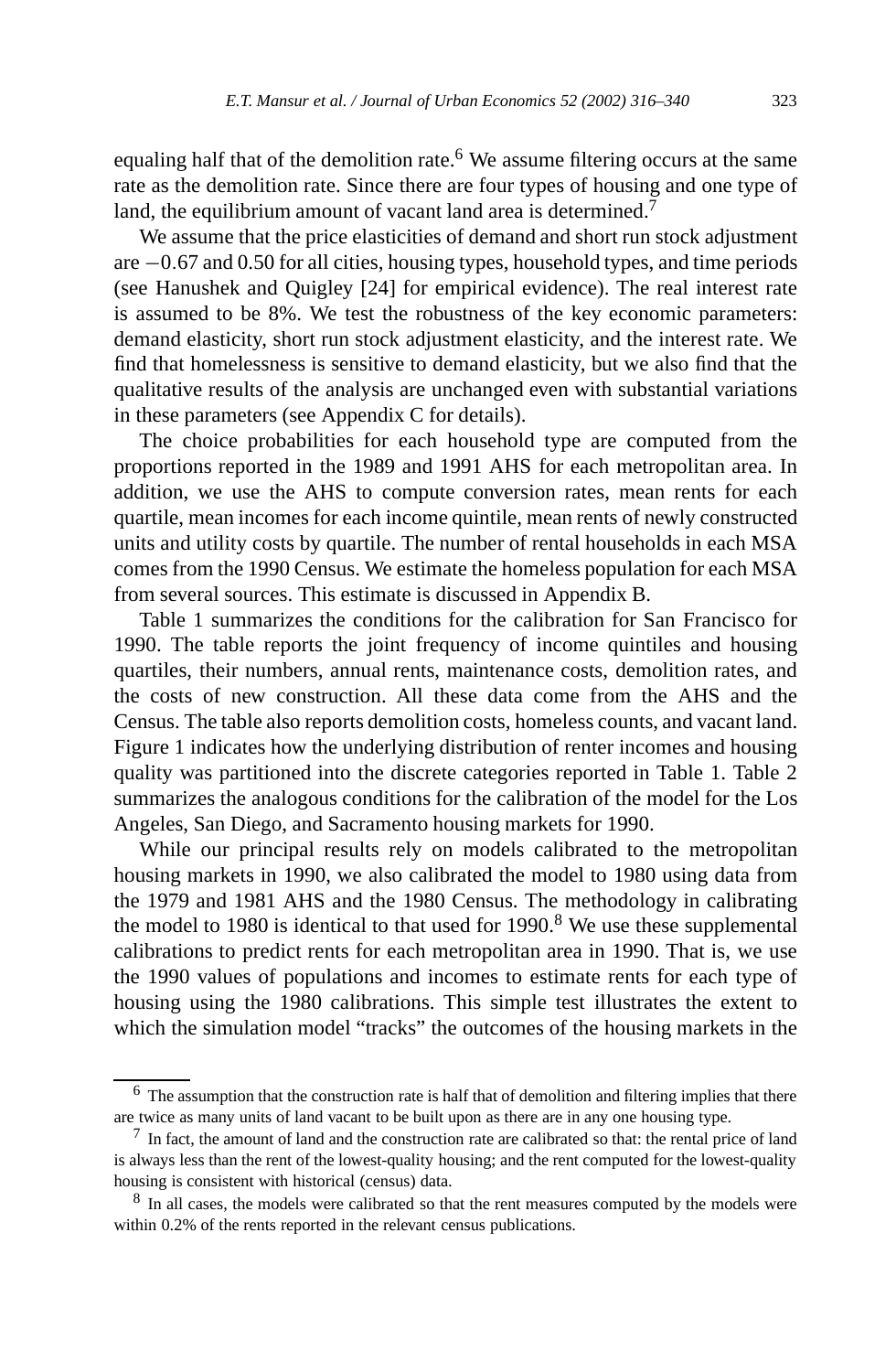|                  | Homeless        |        | Housing type: quartile |        |          |  |  |
|------------------|-----------------|--------|------------------------|--------|----------|--|--|
|                  |                 |        |                        |        |          |  |  |
|                  | A. Annual costs |        |                        |        |          |  |  |
| Rents            |                 | \$3489 | \$6259                 | \$8102 | \$10,946 |  |  |
| Maintenance cost |                 | 1153   | 1810                   | 2284   | 3125     |  |  |

Parameters of simulation model for San Francisco: households and dwellings (1990)

Table 1

B. Numbers of households and dwellings

| Household type                   |                                    |        |        |                                     |         |          |                                |
|----------------------------------|------------------------------------|--------|--------|-------------------------------------|---------|----------|--------------------------------|
|                                  | Income quintile Mean income (\$)   |        |        |                                     |         |          | Total                          |
| 1                                | 5999                               | 16.131 | 96.175 | 48.088                              | 42,077  | $\Omega$ | 202,470 <sup>a</sup>           |
| 2                                | 14.362                             | 867    | 61,697 | 53.442                              | 54.311  | 32,152   | $202.470^a$                    |
| 3                                | 23.764                             | 260    | 41,394 | 64,707                              | 55,191  | 40,918   | 202,470 <sup>a</sup>           |
| $\overline{4}$                   | 33,562                             | 69     | 22,437 | 48.614                              | 75,257  | 56.093   | $202,470^a$                    |
| 5                                | 61,667                             | 17     | 11,425 | 29,248                              | 61,695  | 100.084  | 202,470 <sup>a</sup>           |
| Total                            |                                    |        |        | 17.345 <sup>b</sup> 233.128 244.099 | 288.532 |          | 229.246 1.012.350 <sup>a</sup> |
|                                  | Cost of new construction \$220,971 |        |        |                                     |         |          |                                |
| Cost of demolition $$34.184c$    |                                    |        |        |                                     |         |          |                                |
| Rate of demolition 5.2%          |                                    |        |        |                                     |         |          |                                |
| Total land $1,480,500d$          |                                    |        |        |                                     |         |          |                                |
| Vacant land 485,860 <sup>d</sup> |                                    |        |        |                                     |         |          |                                |

All parameters are taken from the 1989–1991 American Housing Survey (AHS) for San Francisco with the following exceptions. 1989 and 1991 AHS data on rents and income were averaged using the US consumer price index.

<sup>a</sup> Data from the 1990 US Census of Population and Housing.

<sup>b</sup> Data from special surveys reported in Appendix B.

<sup>c</sup> Demolition costs are assumed to be twenty percent of the cost of new construction.

<sup>d</sup> See footnote 6.

four metropolitan areas. Figure 2 summarizes the results of this exercise. The figure plots the percent change in rents observed between 1980 and 1990 against the percent change predicted by the model calibrated to 1980 using incomes and populations for 1990. Each data point represents the changes within one quartile within one of the four metropolitan areas (hence, there are 16 observations). As can be seen, the model performs well in terms of predicting relative changes in rents. A regression of actual changes on predicted changes yields a slope of 0.876 and is highly significant.<sup>9</sup>

<sup>&</sup>lt;sup>9</sup> While the model under-predicts actual changes in rents (as is evident by the positive intercept in the regression) changes in relative rents are predicted with a higher degree of accuracy. Of course, a great many things happened in these housing markets during the 1980s that are ignored in these simulations.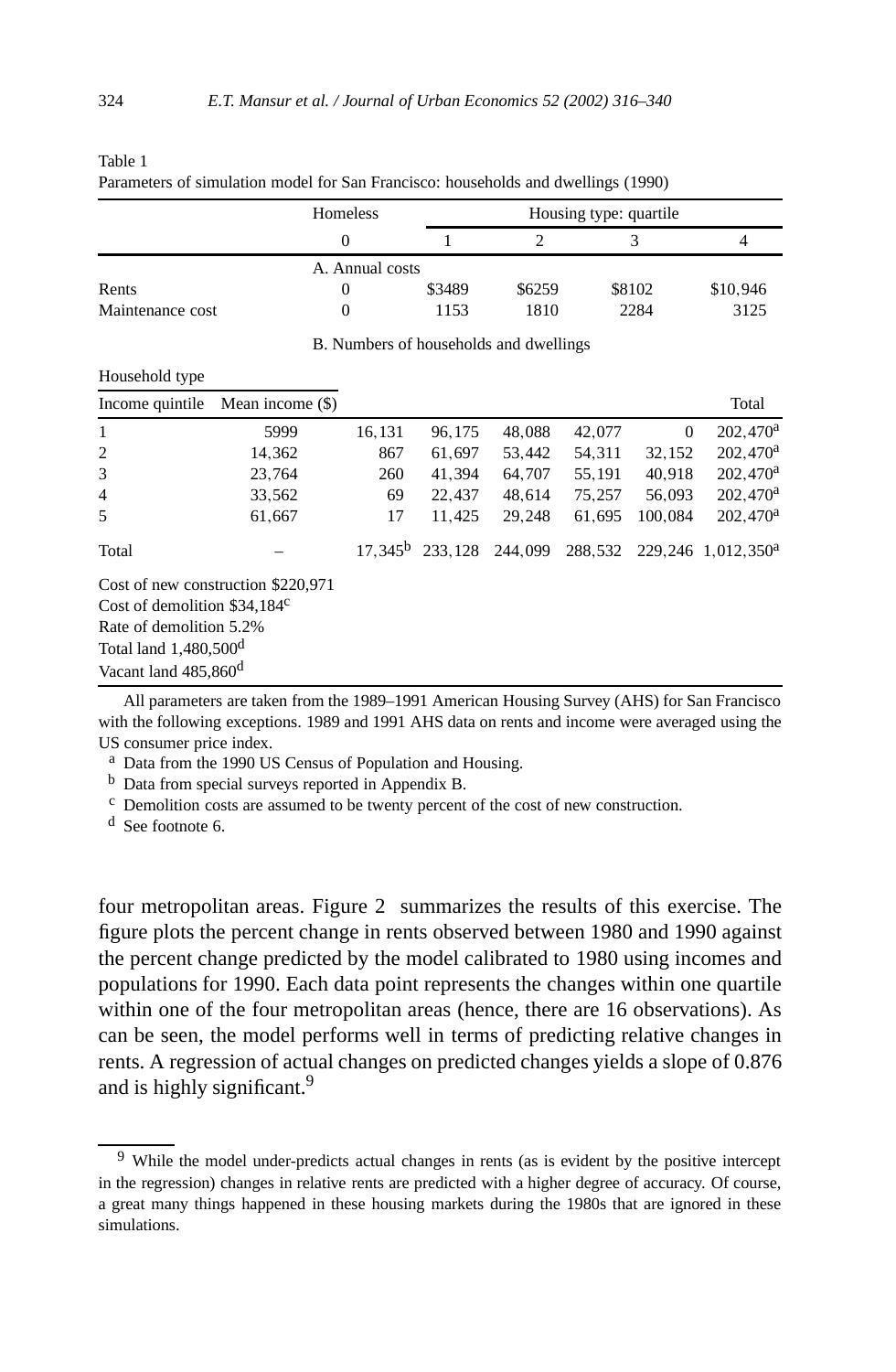

Income and Housing Quality Distributions in San Francisco

Fig. 1. Income and housing quality distributions in San Francisco.



Fig. 2. Percent changes in actual rent for each housing type versus simulated changes for four California metropolitan areas (1980–1990).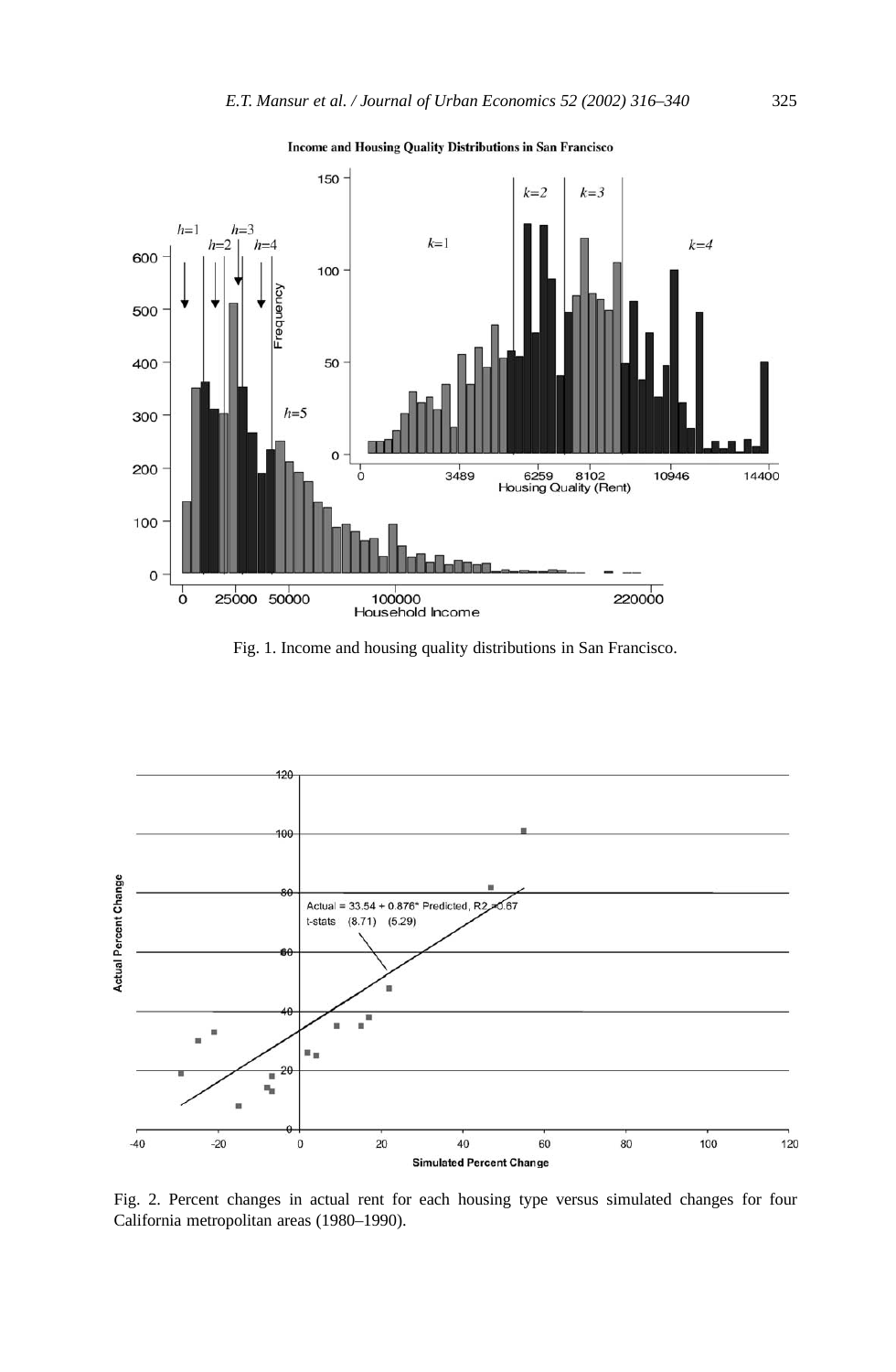|                              | Los Angeles                | San Diego            | Sacramento        |
|------------------------------|----------------------------|----------------------|-------------------|
|                              | A. Income and annual rents |                      |                   |
| Household or housing type    |                            |                      |                   |
| Income by quintile           |                            |                      |                   |
| 1                            | \$5425                     | \$7219               | \$5874            |
| $\overline{c}$               | 13,547                     | 13,819               | 11,819            |
| 3                            | 22,585                     | 21,886               | 19,910            |
| $\overline{4}$               | 33,063                     | 31,214               | 28,538            |
| 5                            | 64,409                     | 56,126               | 51,563            |
| Rents by quartile            |                            |                      |                   |
| 1                            | 4262                       | 4666                 | 3216              |
| $\overline{c}$               | 6415                       | 6238                 | 4944              |
| 3                            | 7927                       | 7477                 | 5970              |
| $\overline{4}$               | 10,456                     | 10,145               | 7745              |
|                              | <b>B.</b> Other variables  |                      |                   |
| Total population             | $2,255,720^a$              | $409,825^{\rm a}$    | $228,342^a$       |
| Number of homeless           | 14,400 <sup>b</sup>        | 7098 <sup>b</sup>    | 2427 <sup>b</sup> |
| Demolition rate              | 3.3%                       | 1.7%                 | 1.5%              |
| Maintenance cost by quartile |                            |                      |                   |
| 1                            |                            |                      |                   |
| $\overline{c}$               | \$1284                     | \$1032               | \$1219            |
| 3                            | 1753                       | 1538                 | 1566              |
| $\overline{4}$               | 1868                       | 2009                 | 1901              |
|                              | 2747                       | 2788                 | 2474              |
| Total land                   | $3,327,500^{\circ}$        | 591,500°             | $346,900^{\circ}$ |
| Vacant land                  | $1,086,217^c$              | 188,774 <sup>c</sup> | $120,986^c$       |

Table 2

Summary of parameters of simulation models for Los Angeles, San Diego, and Sacramento (1990)

All parameters are taken from the 1989–1991 American Housing Survey (AHS) for each MSA with the following exceptions. 1989 and 1991 AHS data on rents and income were averaged using the nation consumer price index to adjust for inflation.

<sup>a</sup> Data from the 1990 US Census of Population and Housing.

<sup>b</sup> Data from special surveys reported in Appendix B.

<sup>c</sup> See footnote 6.

We also use the 1990 calibrations to simulate changes in homelessness caused by changes in the income distribution. This exercise illustrates the way in which external changes in labor market conditions affect competition in the housing market to cause some households to prefer homelessness. We perform three simulations using the 1990 calibrations for each MSA. First, we decrease the average income of households in the lowest quintile of the renter distribution by 20%. Second, we increase the average incomes of households in the top quintile by 20%. Finally, we redistribute twenty percent of the population in the third (middle) quintile equally into the bottom and top income quintiles.<sup>10</sup> This

 $10<sup>10</sup>$  After this reallocation, the middle group has only 16% of the population and the bottom and top groups have 22% each.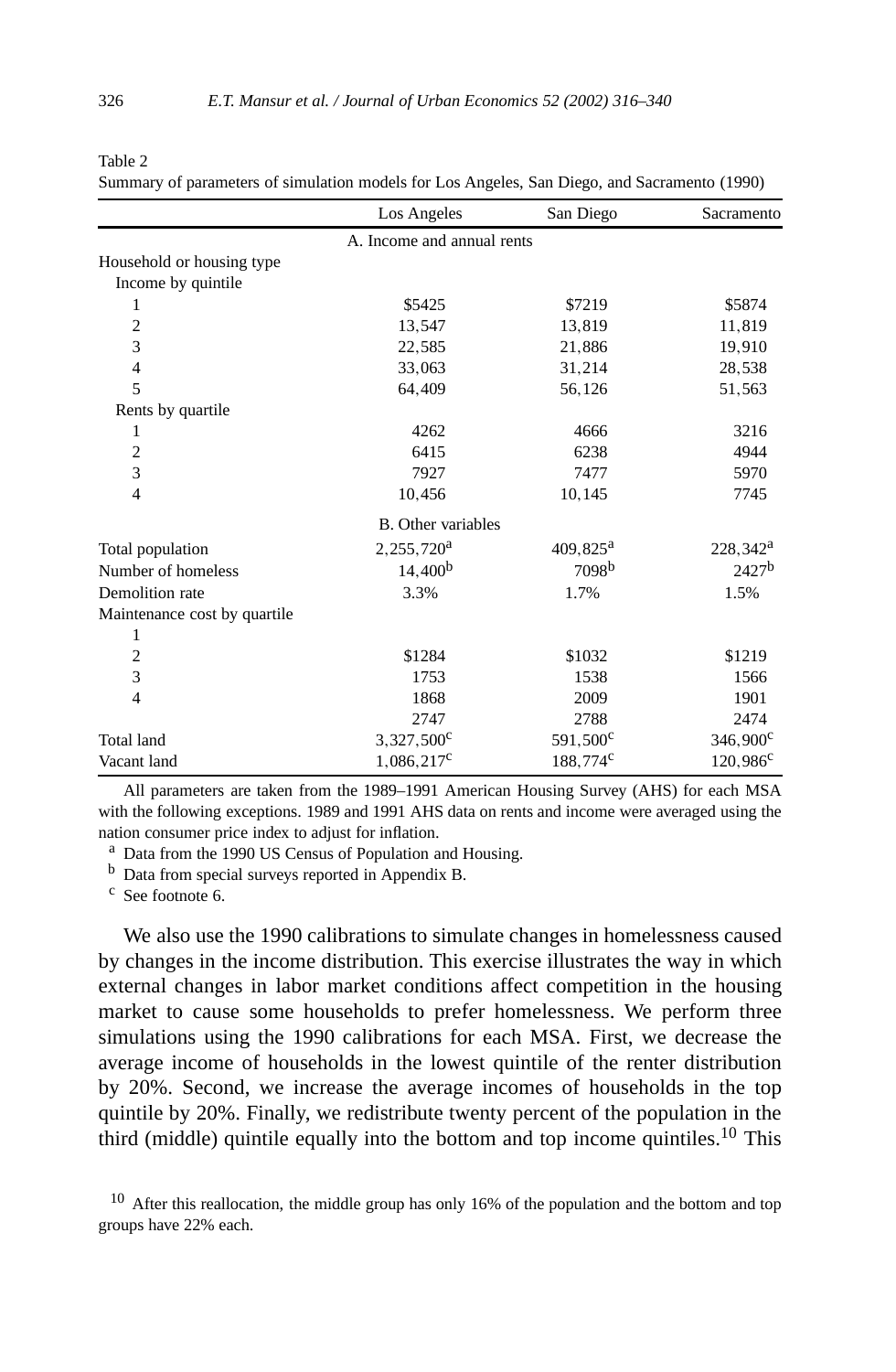|                | Percent change in homelessness caused by: |                     |                        |  |  |  |  |  |
|----------------|-------------------------------------------|---------------------|------------------------|--|--|--|--|--|
| Housing market | 20% decrease                              | 20% increase        | Redistributing 20%     |  |  |  |  |  |
|                | in the income                             | in the income       | of households equally  |  |  |  |  |  |
|                | of the bottom quintile                    | of the top quintile | from the middle        |  |  |  |  |  |
|                | of the income                             | of the income       | quintile to the bottom |  |  |  |  |  |
|                | distribution                              | distribution        | and top quintiles      |  |  |  |  |  |
| San Francisco  | 22.0                                      | $-0.1$              | 8.6                    |  |  |  |  |  |
| Los Angeles    | 17.9                                      | $-0.1$              | 8.8                    |  |  |  |  |  |
| San Diego      | 24.9                                      | $-0.1$              | 8.8                    |  |  |  |  |  |
| Sacramento     | 29.1                                      | $-0.1$              | 9.0                    |  |  |  |  |  |

Simulated percentage changes in homelessness caused by various changes in the income distribution (models calibrated to 1990)

latter simulation greatly reduces the size of the middle class, but keeps average income constant.

Table 3 presents the results of these simulations. As should be expected, in each metropolitan housing market decreasing the incomes of the lowest quintile causes a sizable increase in the homeless population, while increasing the incomes of the highest quintile has essentially no effect on homelessness.<sup>11</sup> Note, however, that a reduction in middle-income households leads to a substantial increase in homelessness in all simulations. This arises in part because the price of lowquality housing increases, as predicted by O'Flaherty [4,20].

## *2.3. The policy simulations*

Table 3

We simulate the effects of three housing-market policy interventions. To the degree that subsidies (such as those under Section 8 of the housing Act of 1974) already exist in these markets, the data used in calibration (e.g., rents, homeless counts, and income) already take these subsidies into account. Therefore, our analysis examines the effects of additional policies on homelessness, rents, profits, and consumer well being.

First, we simulate the effects of rent subsidies for low-income households. We calculate the subsidy as the difference between the rent of the lowest-quality housing and thirty percent of the income of low-income residents (for those lowincome residents who choose to be housed). This policy is similar to the current voucher program offered under Section 8 of the Housing Act of 1974.<sup>12</sup> Of course, the subsidy affects the equilibrium rents as well as the fraction of the low-income

<sup>&</sup>lt;sup>11</sup> Homelessness falls slightly as those very few rich homeless in the model opt for housing. The increases in rent caused by greater income for the top income quintile are inconsequential and therefore have no effect on homelessness.

<sup>&</sup>lt;sup>12</sup> Under current tenant-based subsidy programs, participating households receive a voucher representing the difference between "fair market rents" (administratively calculated for each housing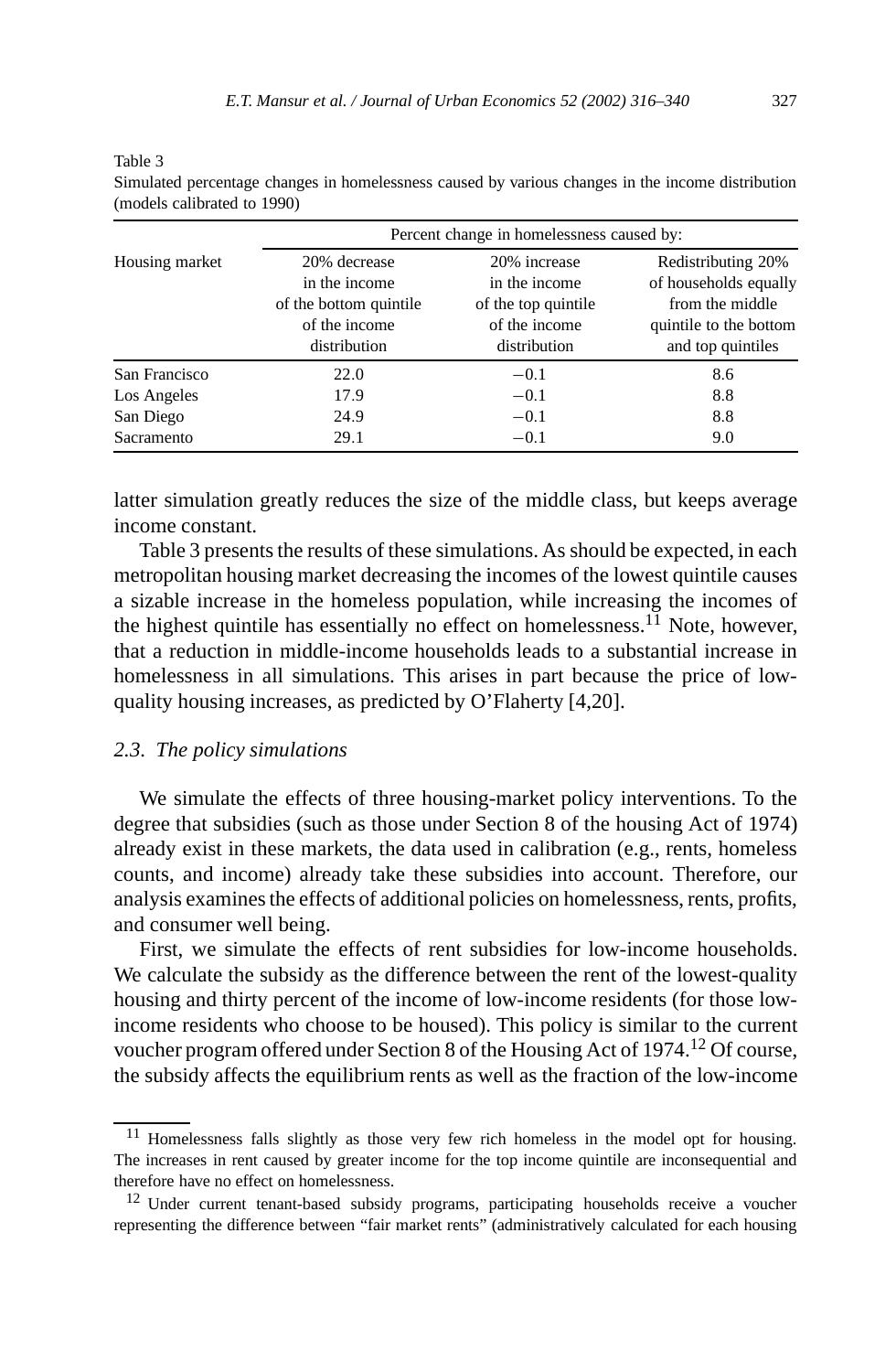population choosing homelessness. Thus, the aggregate amount of the subsidy is computed jointly with the other outcomes in the housing market. The general equilibrium model of the housing market is used to make these computations. While one may expect that homelessness will be greatly affected by such a policy, since preferences are heterogeneous, some households will opt to keep all of their incomes and be homeless rather than spend a third of their incomes on housing.

The second policy intervention provides a general maintenance subsidy to all landlords regardless of the quality of the unit supplied. The level of the subsidy is chosen so that the total budgetary cost of this program in each of the four markets is equal to the cost incurred under the rent subsidy program. Landlord subsidies are modeled by decreasing the landlord contribution to maintenance costs by the amount of the common subsidy for all housing types. The subsidy is equally distributed to the suppliers of each unit within each market.

The third policy targets the maintenance subsidy to those landlords that supply low-income housing. This policy is similar to the second, but the policy decreases maintenance costs for the lowest-quality units only. With the exception of Sacramento, the subsidy is large enough to offset completely landlord maintenance costs, thus resulting in a positive gross subsidy to landlords.

For all simulations, we assume that programs are funded from national taxes, that is, with resources from outside of the metropolitan area. Hence, we ignore the issue of the incidence and efficiency costs of the taxes needed to generate funding for the programs. For all programs, we simulate the change in homelessness, the changes in rents for housing of all types, and changes in transition rates. In addition, we compute the compensating variation for each policy for households of all types and for landlords. Since the model assumes that landlords are risk neutral, changes in profits identify changes in the well being of landlords.<sup>13</sup>

The program costs for each policy are \$328 million for San Francisco, \$1169 million for Los Angeles, \$195 million for San Diego, and \$64 million for Sacramento. These costs depend upon the incomes of the poor (i.e., those in the lowest quintile of the income distribution), their propensity to choose housing over homelessness, and the rents of low-income housing (i.e., units in the lowest quartile of the rent distribution). Rents of course depend on the general equilibrium effects of the subsidy. Program costs per household are lowest in Sacramento (\$280 per renter household) and highest in Los Angeles (\$518 per renter household).

market) and 30% of income. Low-income households must live in dwellings that meet minimum quality standards to participate in the program. While our policy subsidizes all housing, most of the increased demand for housing is for that of the lowest quality.

<sup>&</sup>lt;sup>13</sup> We elaborate on this issue below.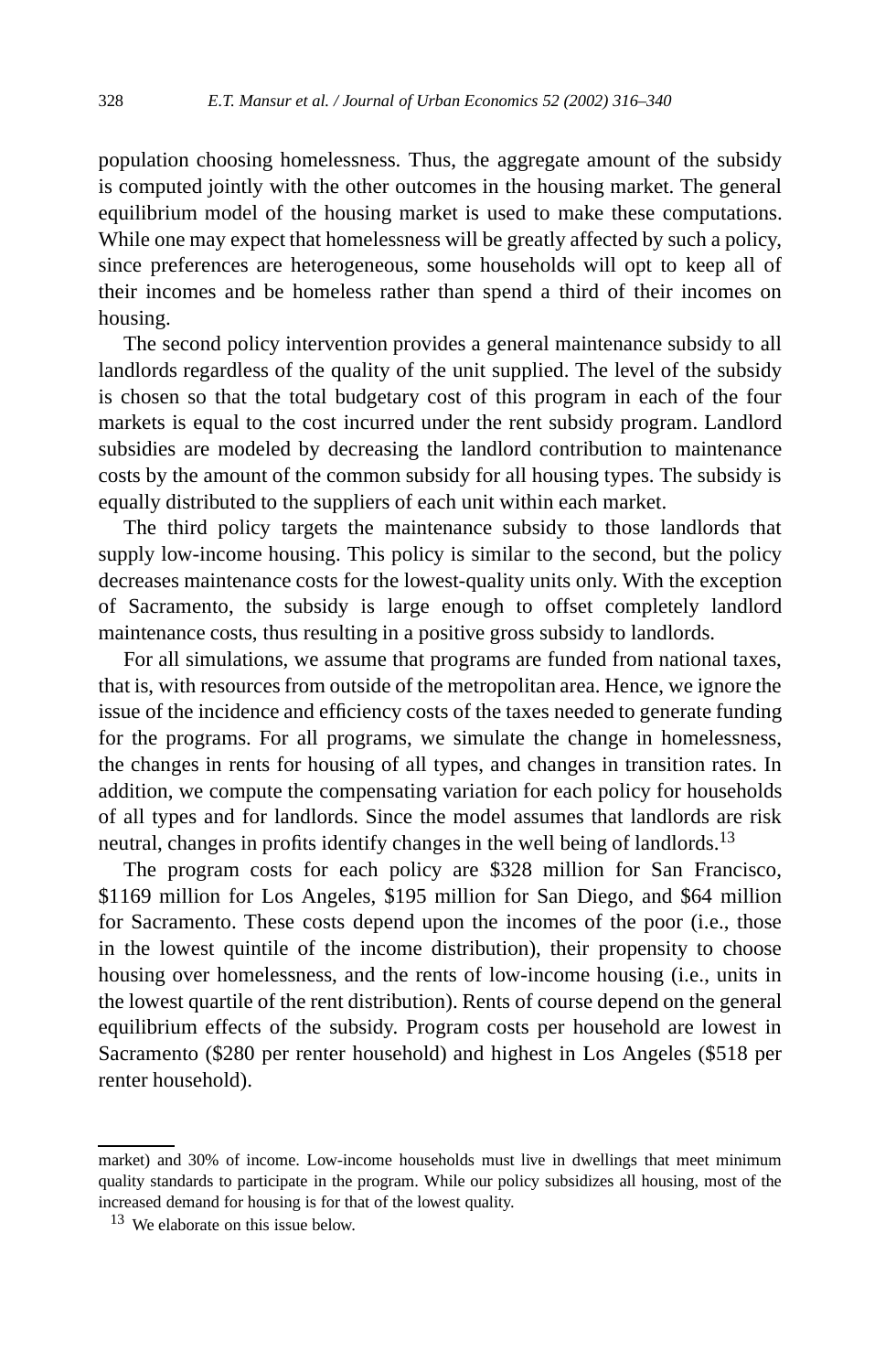# **3. Results of the policy simulations**

#### *3.1. Changes in rents and homelessness*

Table 4 presents the effects of these three policy interventions on the distribution of rents, the demolition rates of low-rent housing, and on homelessness. Panel A present the results from providing rent subsidies to all poor households equal to the difference between rents and 30% of mean household income for this group. The size of the annual subsidy to poor households is \$1722 in San Francisco, \$2642 in Los Angeles, \$2507 in San Diego, and \$1456 in Sacramento.

Table 4

Changes in annual rents, demolition rates, and homelessness caused by the alternative policy interventions

|                                                   | San Francisco   |               |                                 | Los Angeles   |                                            | San Diego     |                | Sacramento |  |
|---------------------------------------------------|-----------------|---------------|---------------------------------|---------------|--------------------------------------------|---------------|----------------|------------|--|
|                                                   | \$              | $\frac{0}{0}$ | \$                              | $\frac{0}{0}$ | \$                                         | $\frac{0}{0}$ | \$             | $\%$       |  |
|                                                   |                 |               | A. Rent subsidies               |               |                                            |               |                |            |  |
| Low-rent units                                    | 32              | $+0.9$        | 7                               | $+0.2$        | 6                                          | $+0.1$        | 2              | $+0.1$     |  |
| Medium/low-quality units                          | 48              | $+0.8$        | 13                              | $+0.2$        | 13                                         | $+0.2$        | $\overline{4}$ | $+0.1$     |  |
| Medium/high-quality units                         | 62              | $+0.7$        | 17                              | $+0.2$        | 19                                         | $+0.3$        | 6              | $+0.1$     |  |
| High-quality units                                | 67              | $+0.6$        | 19                              | $+0.2$        | 23                                         | $+0.2$        | 8              | $+0.1$     |  |
| Change in demolition rate<br>of low-quality units | $-0.09$         | $-1.6$        | $-0.02$                         | $-0.6$        | $-0.03$                                    | $-1.6$        | $-0.01$        | $-0.8$     |  |
| Change in homeless<br>population                  | $-4426$         |               | $-25 - 4727$                    | $-33$         | $-2279$                                    | $-32$         | $-656$         | $-27$      |  |
|                                                   |                 |               |                                 |               | B. General landlord maintenance subsidies  |               |                |            |  |
| Low-quality units                                 | $-322$          | $-9.2$        |                                 | $-519 -12.2$  | $-481$                                     | $-10.3$       | $-283$         | $-8.8$     |  |
| Medium/low-quality units                          | $-318$          | $-5.1$        | $-518$                          | $-8.2$        | $-480$                                     | $-7.7$        | $-283$         | $-5.7$     |  |
| Medium/high-quality units                         | $-315$          | $-3.7$        | $-517$                          | $-6.4$        | $-478$                                     | $-6.3$        | $-282$         | $-4.8$     |  |
| High-quality units                                | $-314$          | $-2.9$        | $-517$                          | $-5.0$        | $-477$                                     | $-4.7$        | $-282$         | $-3.6$     |  |
| Change in demolition rate<br>of low-rent units    | $-0.02$         |               | $-0.4 - 0.005$                  |               | $-0.4 -0.007$                              | $-0.04$       | $-0.003$       | $-0.2$     |  |
| Change in homeless<br>population                  | $-996$          |               | $-5.6$ $-1164$                  | $-8.1$        | $-542$                                     | $-7.6$        | $-154$         | $-6.3$     |  |
|                                                   |                 |               |                                 |               | C. Targeted landlord maintenance subsidies |               |                |            |  |
| Low-quality units                                 | $-1145 -32.8$   |               | $-1696 -39.8$                   |               | $-1626$                                    | $-34.8$       | $-986$         | $-30.7$    |  |
| Medium/low-quality units                          | $-43$           | $-0.7$        | $-29$                           | $-0.5$        | $-3$                                       | $-0.1$        | $-0.4$         | $-0.01$    |  |
| Medium/high-quality units                         | $-90$           | $-1.0$        | $-85$                           | $-1.1$        | $-30$                                      | $-0.4$        | $-16$          | $-0.3$     |  |
| High-quality units                                | $-93$           | $-0.8$        | $-108$                          | $-1.0$        | $-40$                                      | $-0.4$        | $-21$          | $-0.3$     |  |
| Change in demolition rate<br>of low-rent units    | $-0.59$ $-11.0$ |               |                                 | $-0.51 -15.1$ | $-0.27$                                    | $-15.9$       | $-0.18$        | $-12.2$    |  |
| Change in homeless<br>population                  |                 |               | $-1968$ $-11.1$ $-1677$ $-11.6$ |               | $-877$                                     | $-12.4$       | $-262$         | $-10.8$    |  |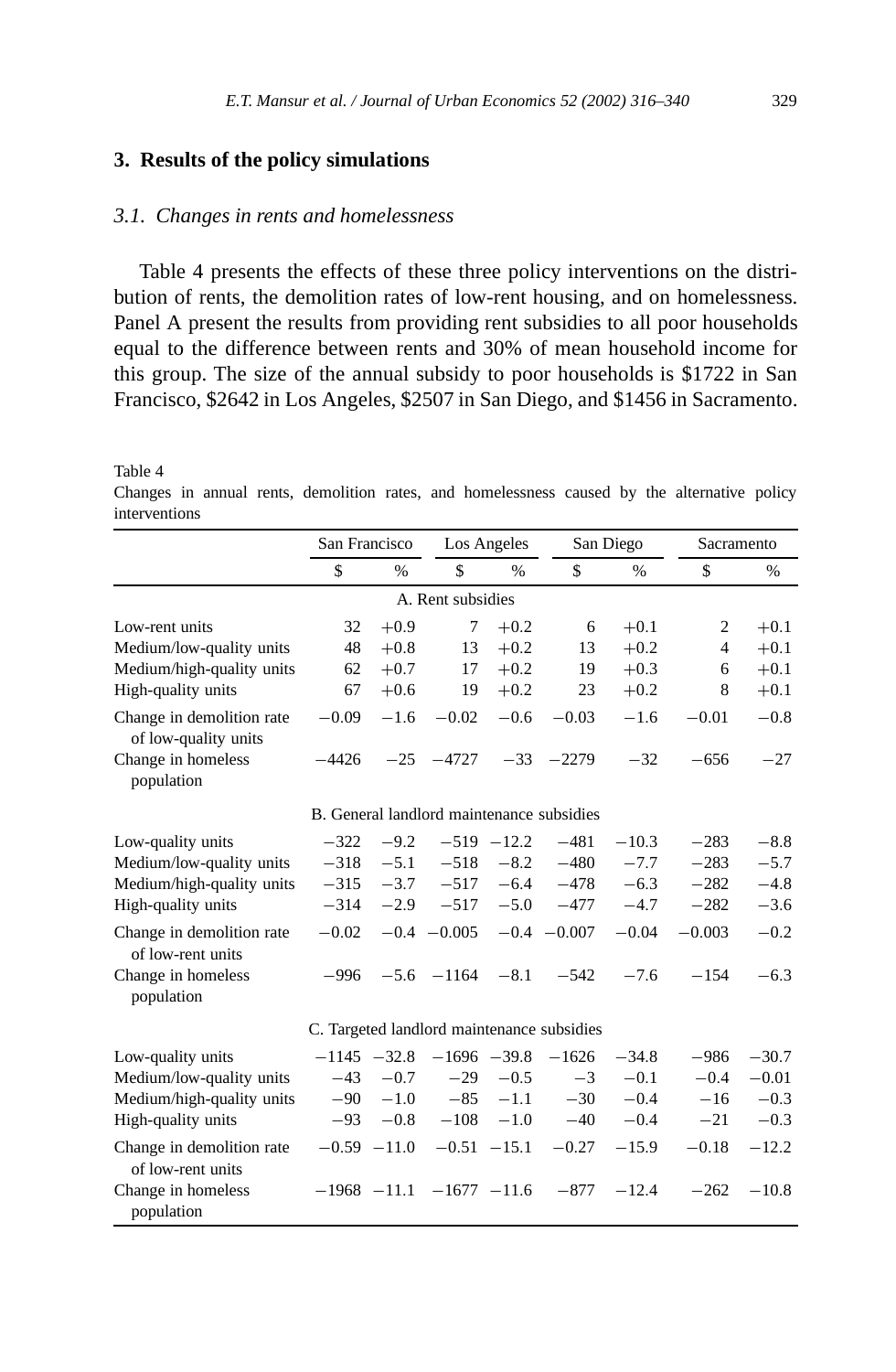As expected from a program subsidizing the demand side of the market, annual rents increase for all quality levels. These increases, however, are quite small. All are below \$70 a year and constitute less than 1% of base rents. These demandside subsidies also reduce the demolition rate in all four cities (the reduction ranging from 0.01 percentage points in Sacramento to 0.09 percentage points in San Francisco). Again, the proportional reduction is small, ranging from 0.6 to 1.6% of the starting demolition rates. There are large effects of rent subsidies on the projected homeless population. In each metropolitan area, extending rent subsidies to all low-income households reduces the homeless population by at least 25% (San Francisco) and by as much as 33% (Los Angeles). Moreover, this large decrease in homelessness is achieved with relatively small increases in rents.

Panel B presents the comparable simulation results for the general landlord maintenance subsidies. Recall that the subsidies per unit are set so that the total cost of the program is equal to the total cost of the program providing rent subsidies to all low-income households. This yields annual subsidies to landlords equal to \$329 per dwelling unit in San Francisco, \$521 in Los Angeles, \$483 in San Diego and \$284 in Sacramento. The general maintenance subsidies cause substantial declines in equilibrium rents, on the order of 3 to 5% for high-rent units and 9 to 12% for low-rent units. The general maintenance subsidies yield small decreases in the demolition rates for low-rent housing, similar in magnitude to the changes in demolition rates caused by the rent subsidies. The declines in homelessness caused by the program are much smaller than the declines caused by the rent subsidy. These changes range from 6% in San Francisco to 8% in Los Angeles.

Finally, panel C presents the results from the simulations that provide maintenance subsidies to the suppliers of low-rent units only. Again, the subsidies are calculated so that the total cost of the program equals the total costs of the rentsubsidy program. This yields targeted subsidies equal to \$1241 per unit annually in San Francisco, \$1791 in Los Angeles, \$1666 in San Diego, and \$1010 in Sacramento. By comparison, the maintenance costs are \$1153 in San Francisco, \$1284 in Los Angeles, \$1032 in San Diego, and \$1219 in Sacramento. These subsidies are equal to roughly 55 to 72% of the market rents for low-rent units.

The most notable effects of the targeted subsidies are the large declines in the rents and demolition rates of low-rent units. For all four metropolitan areas, nearly all of the maintenance subsidy is passed through into a rent decrease for low-rent units (roughly 92 to 98% of the subsidy). The targeted subsidy also induces rent decreases for units in the other three quality levels. These latter declines are small, however, ranging from 0.01 to 1.1% of base rents. Unlike the other two policies, demolition rates decline considerably. These declines range from 11% in San Francisco to 16% in San Diego. In common with the general maintenance subsidy, the declines in homelessness caused by the targeted subsidies are moderate (either 11 or 12% in each city).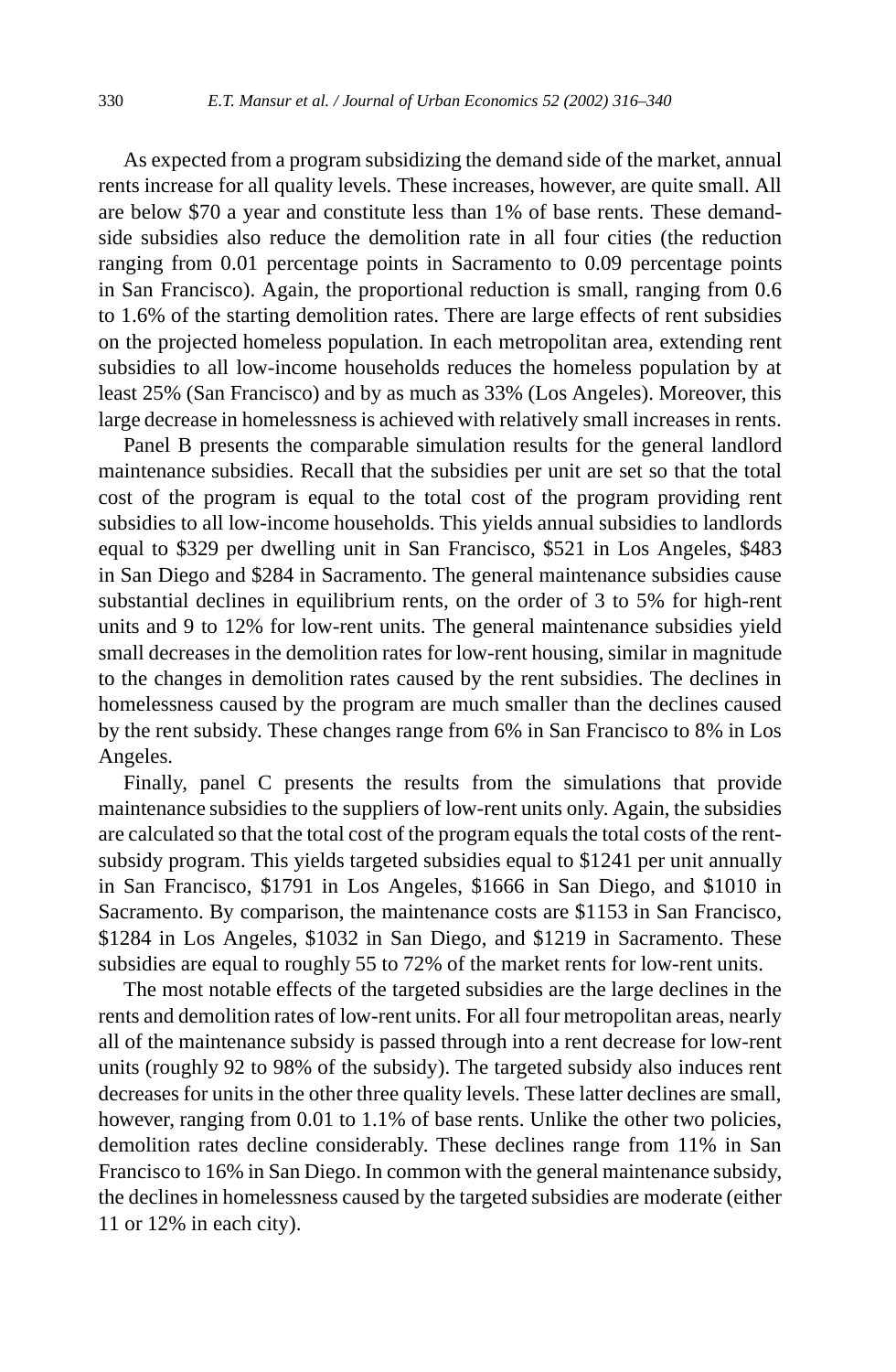In summary, all three of these housing policies reduce homelessness, but to varying degrees. The largest decrease in homelessness comes from demand-side rent subsidies, ranging from 25 to 33%. The supply side programs (costing the same amount) also decrease homelessness, but by roughly one fourth the size of the decrease caused by the rent subsidies. The targeted maintenance program is most effective, however, in extending the useful life of the low-quality housing stock. This program causes decreases in demolition ranging from 11 to 16%, while the decreases caused by the general maintenance and the rent subsidies programs are equal to a fraction of these declines.<sup>14</sup>

# *3.2. The welfare effects of the three policy alternatives*

The analysis summarized in Table 4 can also be used to make explicit welfare comparisons. In considering the welfare effects of government housing policies, however, it is important to recognize that the comparison is between two general equilibria that may take some time to achieve in response to subsidy policy. A more accurate welfare analysis would account for these policies along the dynamic path from the initial equilibrium to the equilibrium arising from the subsidy policy. Such calculations are well beyond the spirit of the general equilibrium analysis reported here.

With this caveat in mind, Table 5 presents estimates of the changes in wellbeing caused by the three policy interventions. Calculations indicate the benefits to low-income households, to all other households, to the providers of low-rent units, and to the providers of all other units. For low-income households and for all other households, the figures in the table are the within-group sum (in millions of dollars) of compensating variation associated with each program. For housing suppliers, the figures provided are the changes in rents and landlord subsidies caused by the program. For risk-neutral landlords, these changes in profits measure the change in landlord well being.<sup>15</sup> For each panel, the bottom row indicates the gross program benefits.<sup>16</sup>

<sup>&</sup>lt;sup>14</sup> Put another way, the targeted maintenance policy increases the useful life of the low-quality housing stock by 15% (from 18.6 years to 22.1 years) in San Francisco while the other policies increase the life of the low-quality stock by only 0.1 or 0.2 years. In Los Angeles, the targeted maintenance policy also increases the life span of low-income housing by 15% (from 30.3 to 35.9 years) while the other policies increase the life span by 0.1 or 0.2 years. The increases in the effective life of low-income housing associated with the targeted maintenance program are 18% in San Diego and 14% in Sacramento.

<sup>&</sup>lt;sup>15</sup> Strictly speaking, these gains to landlords are not profits, since in general equilibrium, profits are zero. Rather, the entries in the table represent the aggregate changes in rents such that profits in the new equilibrium are zero. (Clearly, integrating along the dynamic path would be preferable, but this would require a dynamic model.)

<sup>&</sup>lt;sup>16</sup> Here we abstract from the costs of the program. We simply assume that the program is financed with resources from outside of the metropolitan area.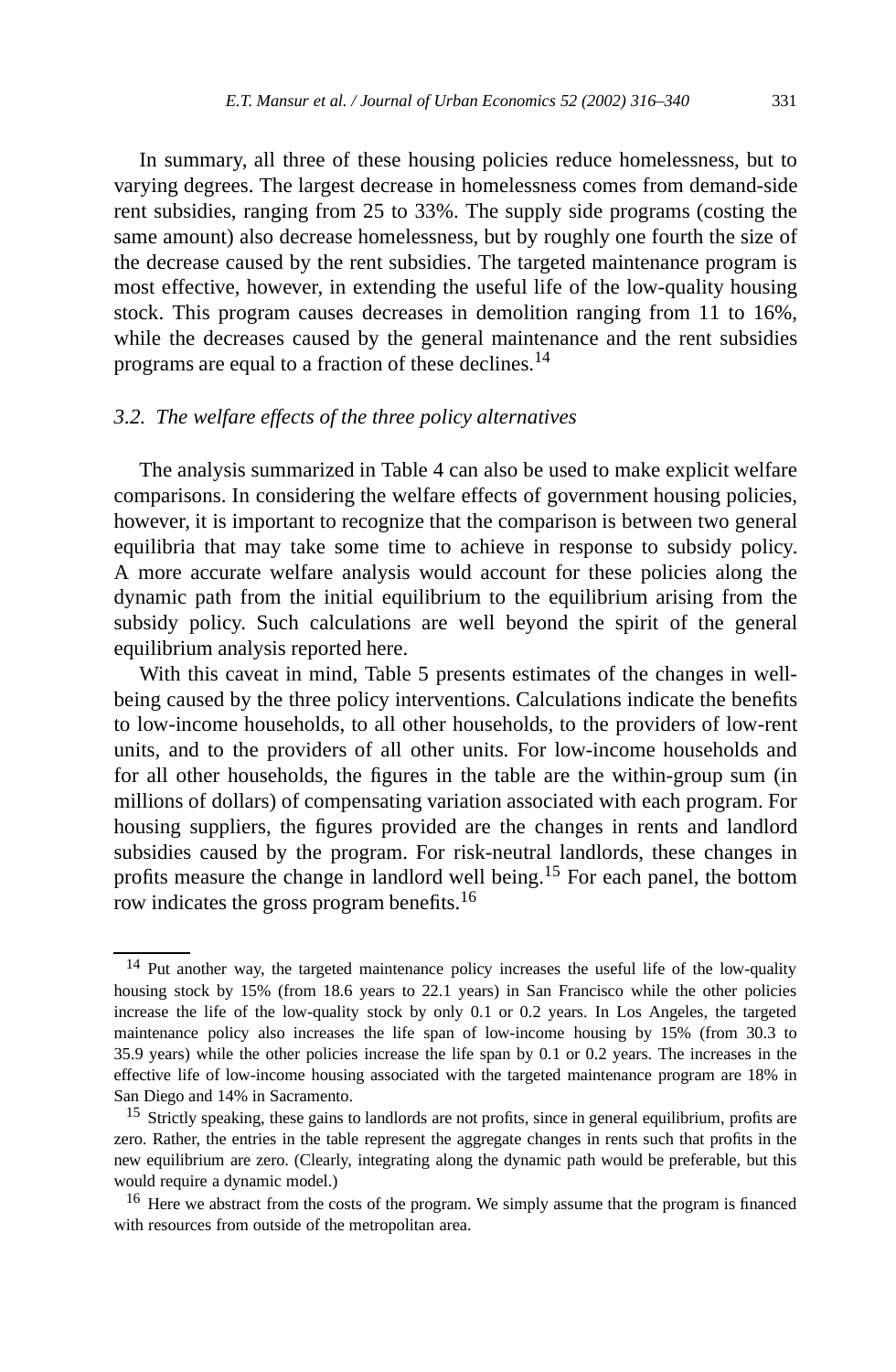|                                    |                   | San Francisco                  |                                 |                   | Los Angeles                    |                                          | San Diego         |                                |                                 | Sacramento        |                                |                                 |
|------------------------------------|-------------------|--------------------------------|---------------------------------|-------------------|--------------------------------|------------------------------------------|-------------------|--------------------------------|---------------------------------|-------------------|--------------------------------|---------------------------------|
|                                    | Rent<br>subsidies | General<br>landlord<br>subsidy | Targeted<br>landlord<br>subsidy | Rent<br>subsidies | General<br>landlord<br>subsidy | Targeted<br>landlord<br>subsidy          | Rent<br>subsidies | General<br>landlord<br>subsidy | Targeted<br>landlord<br>subsidy | Rent<br>subsidies | General<br>landlord<br>subsidy | Targeted<br>landlord<br>subsidy |
|                                    |                   |                                |                                 |                   |                                | A. Welfare effects (millions of dollars) |                   |                                |                                 |                   |                                |                                 |
| Program costs<br>Consumer benefits | \$327.8           | \$327.8                        | \$327.8                         | \$1168.8          | \$1168.8                       | \$1168.8                                 | \$194.6           | \$194.6                        | \$194.6                         | \$64.15           | \$64.15                        | \$64.15                         |
| Low income                         | 316.3             | 59.6                           | 124.1                           | 1157.7            | 227.1                          | 337.1                                    | 191.1             | 36.3                           | 61.3                            | 63.53             | 12.30                          | 21.74                           |
| All other                          | $-44.2$           | 256.3                          | 219.6                           | $-26.6$           | 933.5                          | 812.2                                    | $-5.4$            | 156.7                          | 122.0                           | $-1.01$           | 51.55                          | 39.32                           |
| Landlord benefits <sup>a</sup>     |                   |                                |                                 |                   |                                |                                          |                   |                                |                                 |                   |                                |                                 |
| Low rent                           | 7.6               | 1.7                            | 25.3                            | 4.0               | 1.0                            | 61.8                                     | 0.6               | 0.2                            | 4.6                             | 0.13              | 0.03                           | 1.55                            |
| All other                          | 44.6              | 10.0                           | $-55.6$                         | 27.8              | 6.8                            | $-119.2$                                 | <u>5.6</u>        | 1.3                            | $-7.1$                          | 1.05              | 0.25                           | $-1.98$                         |
| Gross benefits                     | \$324.3           | \$327.7                        | \$313.4                         | \$1163.0          | \$1168.5                       | \$1091.9                                 | \$192.0           | \$194.5                        | \$180.9                         | \$63.70           | \$64.12                        | \$60.64                         |
|                                    |                   |                                |                                 |                   |                                | <b>B.</b> Effects on homelessness        |                   |                                |                                 |                   |                                |                                 |
| Change in homeless<br>population   | $-4426$           | $-996$                         | $-1968$                         | $-4727$           | $-1164$                        | $-1677$                                  | $-2279$           | $-542$                         | $-877$                          | $-656$            | $-154$                         | $-262$                          |
| Percent change                     | $-25.0$           | $-5.6$                         | $-11.1$                         | $-32.7$           | $-8.1$                         | $-11.6$                                  | $-32.1$           | $-7.6$                         | $-12.4$                         | $-27.0$           | $-6.3$                         | $-10.8$                         |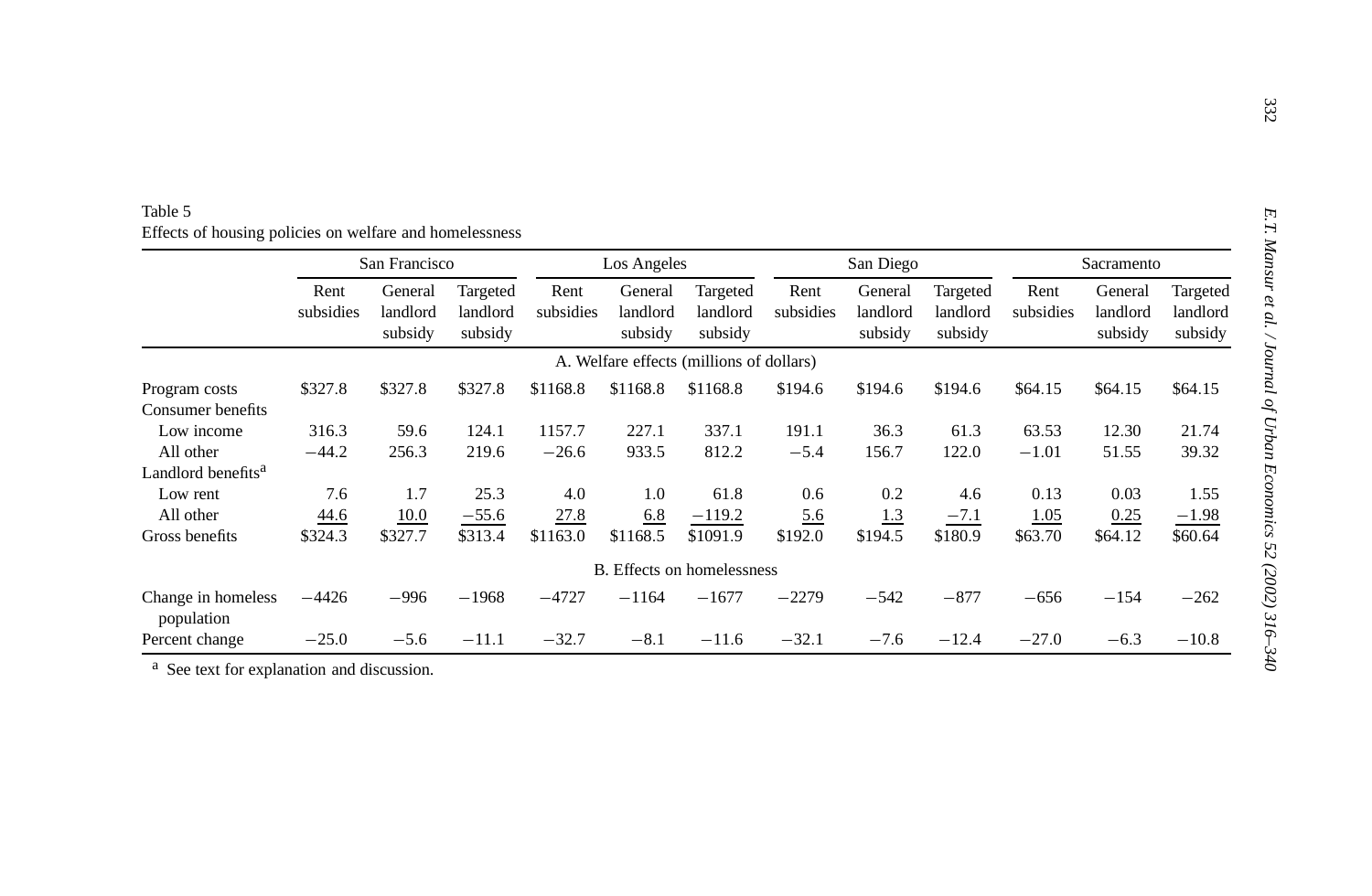For all four metropolitan areas, the total benefits to consumers and landlords are largest from the general maintenance subsidy program, followed by the rent subsidy, and then by the targeted maintenance subsidy. The differences in total benefits across programs differ by at most 7%. The *distribution*, however, of the benefits does vary considerably among policies. For the rent subsidy policy, nearly all of the benefits accrue to low-income renters. There are small benefits for housing suppliers and moderate losses to all other renters for whom prices are higher. In contrast, the general maintenance subsidy allocates the benefits among all renters and suppliers of housing; in fact, all but those choosing to remain homeless benefit. Finally, the targeted maintenance subsidy again benefits all renters, provides slight benefits to the suppliers of low-rent housing, and imposes real costs on the suppliers of all other housing.

# **4. Conclusion**

The results from this general equilibrium simulation of the housing markets in four California metropolitan areas suggest that the size of the homeless population is quite sensitive to changes in the income distribution and concurrent changes in housing costs. The results suggest that housing-market interventions that either reduce rents for low-rent housing or increase the incomes of low-income households can have substantial effects on the size of the homeless populations. Our results suggest that, in equilibrium, a universal Section 8 renter subsidy program would reduce homelessness in California housing markets by one quarter to one third. These findings are consistent with empirical research that indicates that homelessness is positively associated with measures of housing costs and negatively associated with measures of housing availability, such as vacancy rates.<sup>17</sup> The simulation models, however, define more explicitly the links between changes in housing and labor markets and the size of the homeless population.

The results from the policy simulations indicate that for the four metropolitan areas studied, demand-side subsidies cause larger declines in homelessness than do supply-side subsidies. The general maintenance supply-side subsidies cause slightly less deadweight loss, but do not achieve comparable reductions in homelessness. These simulations hold the total cost of each program constant, and this means that the demand-side programs yield the biggest "bang per buck" in reducing homelessness.

<sup>&</sup>lt;sup>17</sup> In particular, these results are consistent with our econometric evidence that modest changes in housing-market conditions (rent-to-income ratios, etc.) can reduce homelessness by a quarter or more. See Quigley et al. [5,25].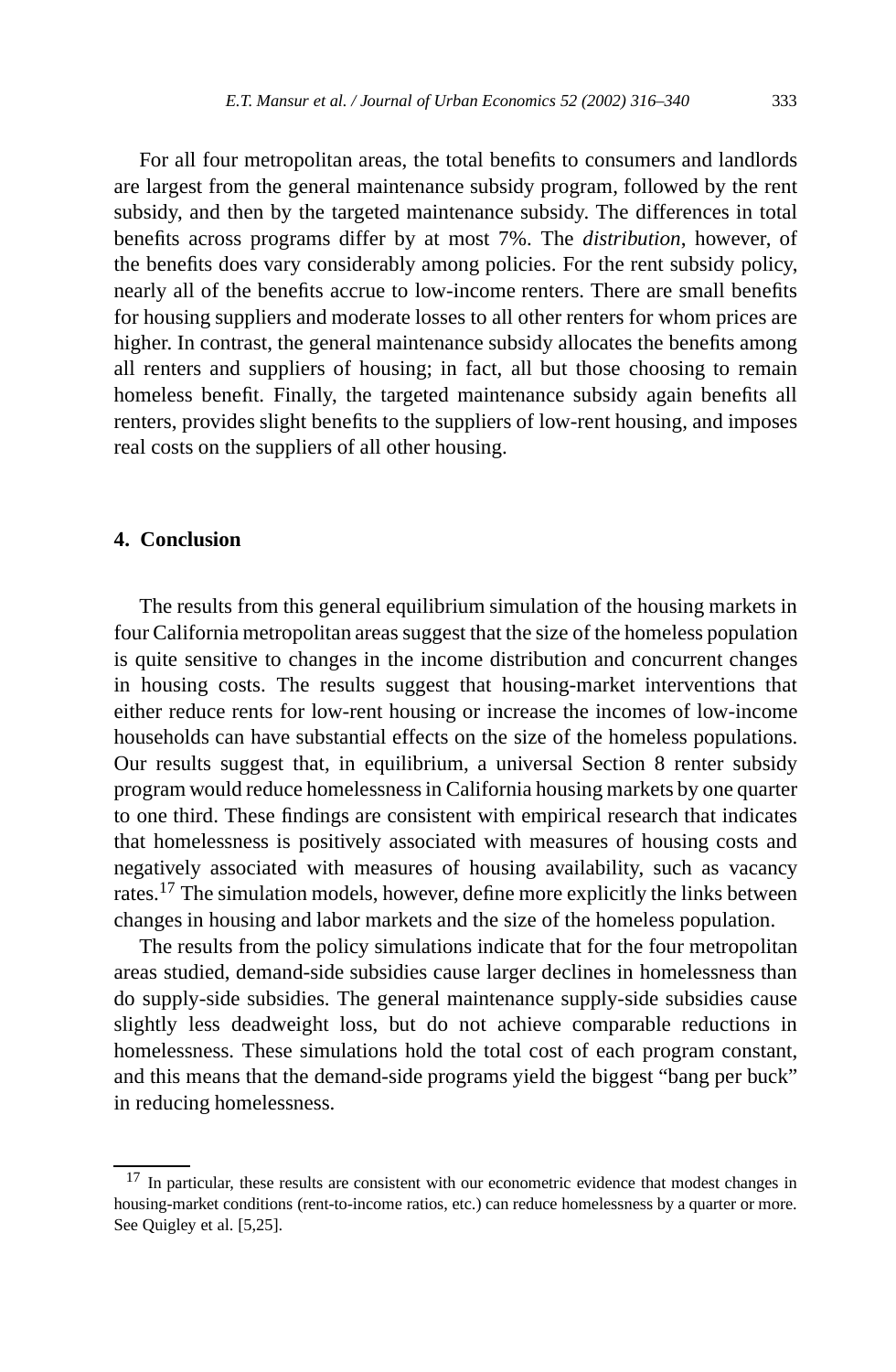## **Acknowledgments**

We are grateful to Alex Anas for providing us with a complete and transparent version of the Anas and Arnott model [11] and to both Anas and Richard Arnott for patience and assistance in our adaptation of the model. This work is supported by the Public Policy Institute of California and the Berkeley Program on Housing and Urban Policy.

## **Appendix A. The General equilibrium model**

The simulations we report are adapted from the general equilibrium model of the housing-market developed by Alex Anas and Richard Arnott. Here we present a terse description of the model which indicates its general structure and its limitations. A more detailed presentation of the model can be found elsewhere. (Anas [11] is a lucid and parsimonious presentation.)

The simulation solves for the static equilibrium conditions associated with an urban housing market. The housing stock (the rental housing market in our application) filters among discrete housing types along a hierarchy of housing quality, similar to the filtering model of Sweeney [21,22]. An exogenously determined fixed amount of common land is shared among  $k = 1, \ldots, K$  housing types (four types of rental housing in our application) with the remainder reserved as vacant land. The housing types differ by construction costs, maintenance costs, demolition costs, conversion possibilities and structural density, i.e., the number of units of land needed to construct one unit of the housing type. (In our application, we assume that all rental units are of the same density.) The model avoids knife-edge solutions by including idiosyncratic uncertainty in costs. Riskneutral, competitive investors own all rental units. They earn normal returns and invest with perfect foresight. Only frictional vacancies occur, since landlords with perfect foresight will build or maintain profitable rental units.

The model also incorporates consumer taste heterogeneity in each of the  $h = 1, \ldots, H$  household types. (In our application, there are five household types, quintiles of the distribution of renters' incomes.) Households have distinct, exogenously determined incomes, populations, and outside utility (reservation utility) levels. The model assumes an open economy, allowing households to opt out of the rental market completely. As we shall see, this feature can be interpreted as choosing to be homeless. Households are myopic; they neither borrow nor save.

For a given set of initial conditions, the size of the stock, its rent and its asset price are all determined simultaneously for each type of housing. The stationary equilibrium is that state in which the stock, rents and asset prices reproduce the existing distribution of households and dwellings.

The solution is approached iteratively, using Mathematica's version of Newton–Raphson. Consumers receive income and pay rent at the start of each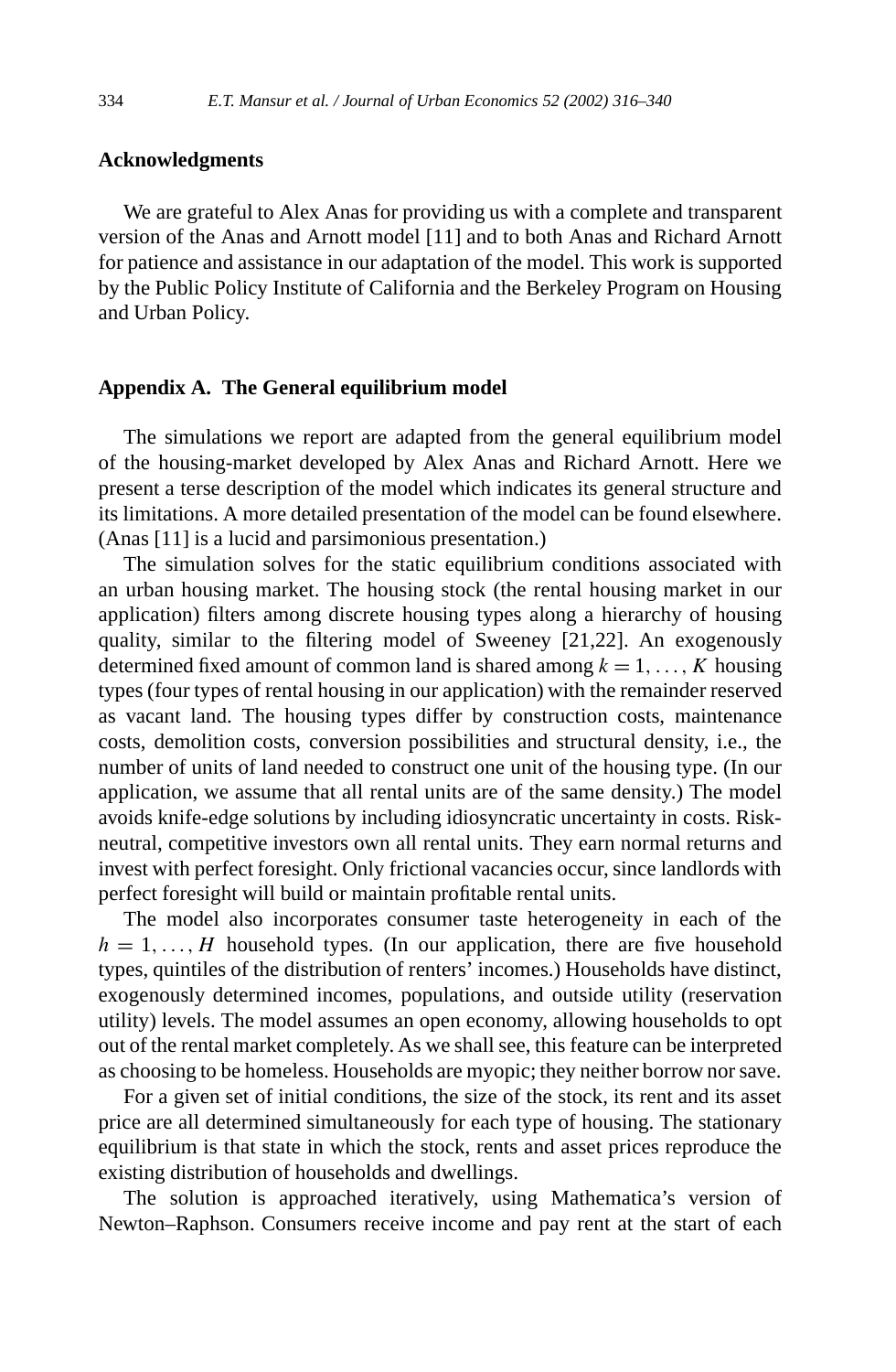iteration of the model; construction and conversions occur in response. In equilibrium, four market clearing conditions (described below) must be met. The economic parameters of the model—the marginal utility of income, taste premiums, non-financial costs to investors, and the dispersion parameter of idiosyncratic costs of investors—are calibrated so that the model reproduces the observed rents, asset values, and housing stock as an equilibrium. So calibrated, the model can be used for simulations by changing the exogenous parameters.

The model includes several exogenous variables that are determined from data for each city or from straightforward assumptions:

- *Yh*: Income of a consumer of type *h*,
- *Ehk* : Maintenance expenditure on a type *k* housing unit by a type *h* occupant,
- *Nh*: Number of type *h* consumers,
- *R*0: Unit rent on land,
- $C_{kk'}$ : Average cost of converting a type *k* unit to a type *k'* unit:

When  $k = k'$ , then  $C_{kk'}$  is the maintenance cost of  $k$ ,

When  $k' = 0$  and  $k > 0$ , then  $C_{kk'}$  is the demolition cost of  $k$ ,

When  $k = 0$  and  $k' > 0$ , then  $C_{kk'}$  is the construction cost of  $k'$ ,

- $m_{kk'}$ : Units of *k* needed to create one unit of type  $k'$  (this is assumed to be 1 everywhere in our application, simplifying subsequent notation),
	- *L*: Total quantity of land (vacant plus occupied by housing).

The key economic parameters of housing markets include:

- *ζ*d: Price elasticity of demand,
- *ζ*s: Price elasticity of short run stock adjustment,
- *r*: Interest rate.

In Appendix C, we test the sensitivity of the results to these economic parameters. We indicate changes in estimates of homelessness when each of these parameters varies by 10%.

The expected value of housing type *h* consumers' indirect utility function for housing type *j* is of the form

$$
W_{jh} = \frac{1}{\alpha_h} \log \bigg[ \exp(U_{0h}) + \sum_j \exp[\alpha_h (Y_h - E_{hj} - R_j) + D_{jh}] \bigg], \quad (A.1)
$$

where

- *αh*: Marginal utility of income of a type *h* consumer,
- $U_{0h}$ : Utility of the outside alternative for a type *h* consumer, and
- *Dkh*: Constant subutility representing the taste premium which a type *h* consumer assigns to a type *k* housing unit  $(k > 0)$ .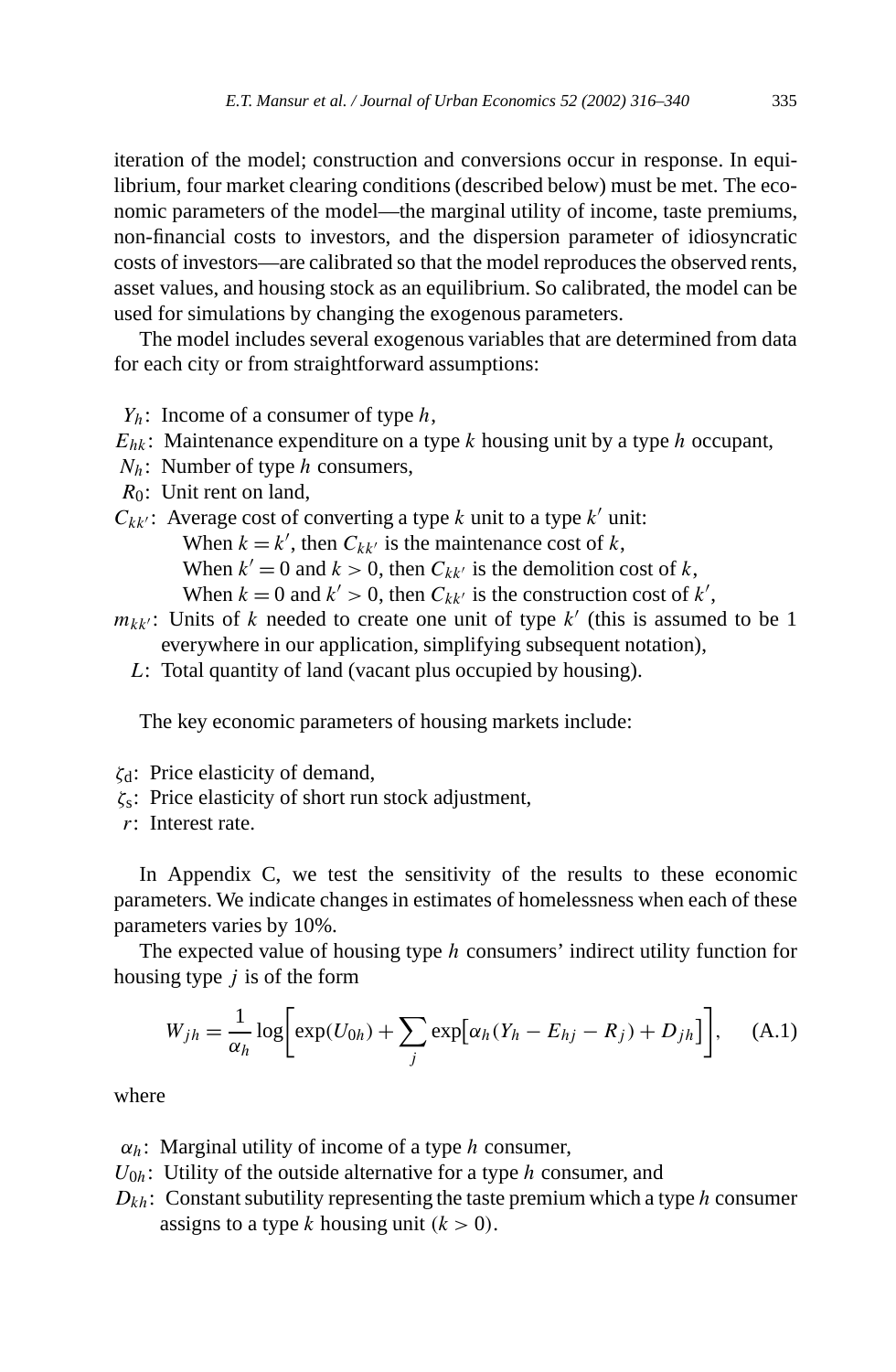The form of the utility function insures that the consumers' choice probabilities across housing types  $(k = 1, ..., K)$  and homelessness  $(k = 0)$  are of the form

$$
P_{hk} = \frac{\exp[\alpha_h (Y_h - E_{hk} - R_k) + D_{hk}]}{\exp[U_{0h}] + \sum_j \exp[\alpha_h (Y_h - E_{hj} - R_j) + D_{jh}]},
$$
\nfor  $k = 1, \ldots, K$ 

\n(A.2)

and

$$
P_{h0} = \frac{\exp[U_{0h}]}{\exp[U_{0h}] + \sum_j \exp[\alpha_h (Y_h - E_{hj} - R_j) + D_{jh}]}, \text{ for } k = 0. \text{ (A.3)}
$$

A landlord supplies housing of any type to maximize her utility derived from discounted net profits, a non-financial cost common to those supplying each housing type, and a landlord-specific random idiosyncratic cost. Assumptions are made about the form of the idiosyncratic  $\cos t^{18}$  so that the probability of conversion from type *k* to type *k'*,  $Q_{kk'}$ , is

$$
Q_{kk'} = \frac{\exp\left[\frac{1}{1+r}\phi_k(V_{k'} - C_{kk'}) + K_{kk'}\right]}{\sum_s \exp\left[\frac{1}{1+r}\phi_k(V_s - C_{ks}) + K_{ks}\right]}, \quad \text{for each } k' \text{ and } k. \tag{A.4}
$$

In expression (A.4):

*φk*: Dispersion parameter of idiosyncratic non-financial costs of owners of type *k* housing,

 $K_{kk'}$ : Non-financial cost (disutility) of converting housing of type *k* to *k*<sup>'</sup>, *Vk*: Asset price of housing of type *k*.

The left-hand side (LHS) variables in Eqs. (A.3) and (A.3) can be obtained from market data. In Eq. (A.3), the LHS is the observed proportion of households of type *h* living in housing of type *k*. In Eq. (A.3), the LHS is the fraction of housing of type  $k$  converted to type  $k'$  during a given time interval. In addition to Eqs. (2) and (3), market equilibrium conditions must be satisfied using these parameters in the model. First, the number of households living in each housing type (i.e., the population of each household type,  $n_h$ , times the fraction of that household type residing in each housing type  $P_{hk}$ ) must equal the total stock of that type  $S_k$  available for occupancy

$$
\sum_{h=1}^{H} (n_h P_{hk}) = S_k, \quad \text{for each of } K \text{ types of housing.} \tag{A.5}
$$

For each type of housing, equilibrium rent  $R_k$  is a function of the asset price  $V_k$ , the dispersion parameter of idiosyncratic costs of landlords*(φ)*, the interest rate *r*,

<sup>&</sup>lt;sup>18</sup> The specifics are discussed and derived in Anas and Arnott [12]. See specifically Eq. (2) and the associated discussion.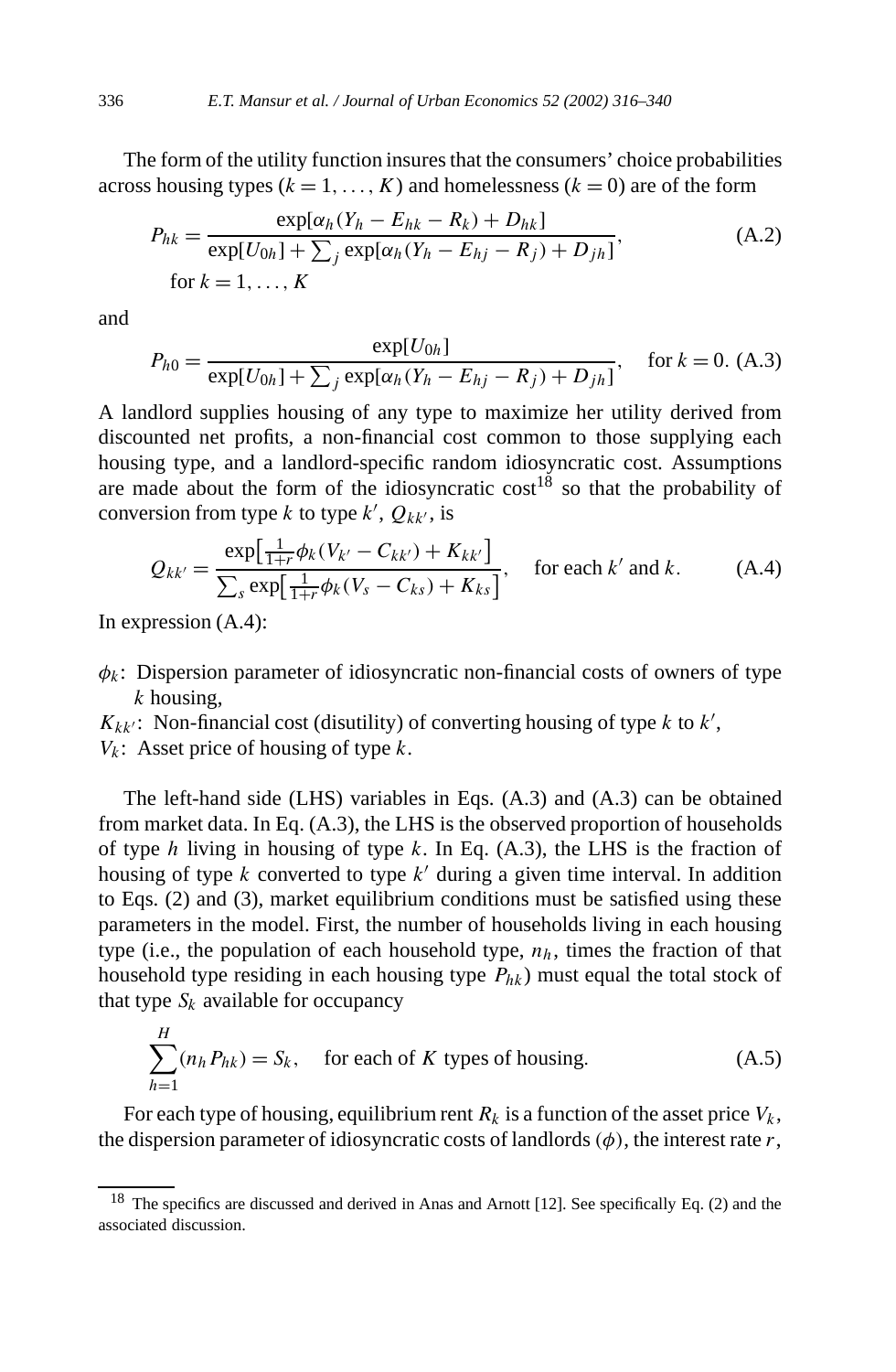conversion costs *c*, the set of housing units to which a type *k* housing unit can be converted *A* and the non-financial costs of conversion *K*

$$
V_k - \frac{1}{\phi_k} \log \left\{ \sum_{s=0}^k A_{ks} \exp \left[ \frac{1}{1+r} \phi_k (V_s - C_{ks}) + K_{ks} \right] \right\} = R_k.
$$
 (A.6)

The third market clearing condition is merely an accounting relationship, linking the stock of housing of each type  $S_k$ , investors' conversion probabilities  $Q$ , and the set of housing units that can be converted to a type *k* housing unit *B*.

$$
\sum_{j=0}^{K} (B_{kj} S_j Q_{jk}) = S_k.
$$
\n(A.7)

Finally, an accounting for land usage requires that the total land *L* supply be equal to the sum of vacant land of the stock of each housing type

$$
\sum_{k=0}^{K} (S_k) = L. \tag{A.8}
$$

Expressions  $(A.3)$ – $(A.8)$  must hold in equilibrium. In our application, these expressions imply 20, 5, 25, 4, 5, and 5 separate equations, respectively: 64 equations in 64 unknowns.<sup>19</sup> The solution includes  $K$  market clearing rents,  $K + 1$  asset prices (one for each housing type plus land) and  $K + 1$  stocks, or a total of  $3K + 2$  economic variables. Our application with four housing types solves for equilibrium values of 14 economic variables.

## **Appendix B. Homelessness data**

Table B.1 presents the most reasonable estimates of homelessness in 1990 for the four housing markets analyzed in the text. For each MSA housing market, we use the median homeless count derived from three studies: US Census Bureau S-Night counts for 1990 [29]. Department of Housing and Urban Development's (HUD's) "Continuum of Care" estimates (Bonnewit [26]) and Urban Institute estimates produced by Martha Burt [1]. See Quigley et al. [25], for a detailed discussion of the sources and reliability of data reporting the incidence of homelessness in US metropolitan areas.

The number of homeless individuals is partitioned into households based upon estimates of the percentage of adult homeless households with children (15%) and the average number of children in those families (2.2) from the National Survey of Homeless Assistance Providers and Clients (Burt et al. [27]).

<sup>&</sup>lt;sup>19</sup> Excluding those conversion probabilities and choice probabilities which are zero yields 48 equations in 48 unknowns in our application.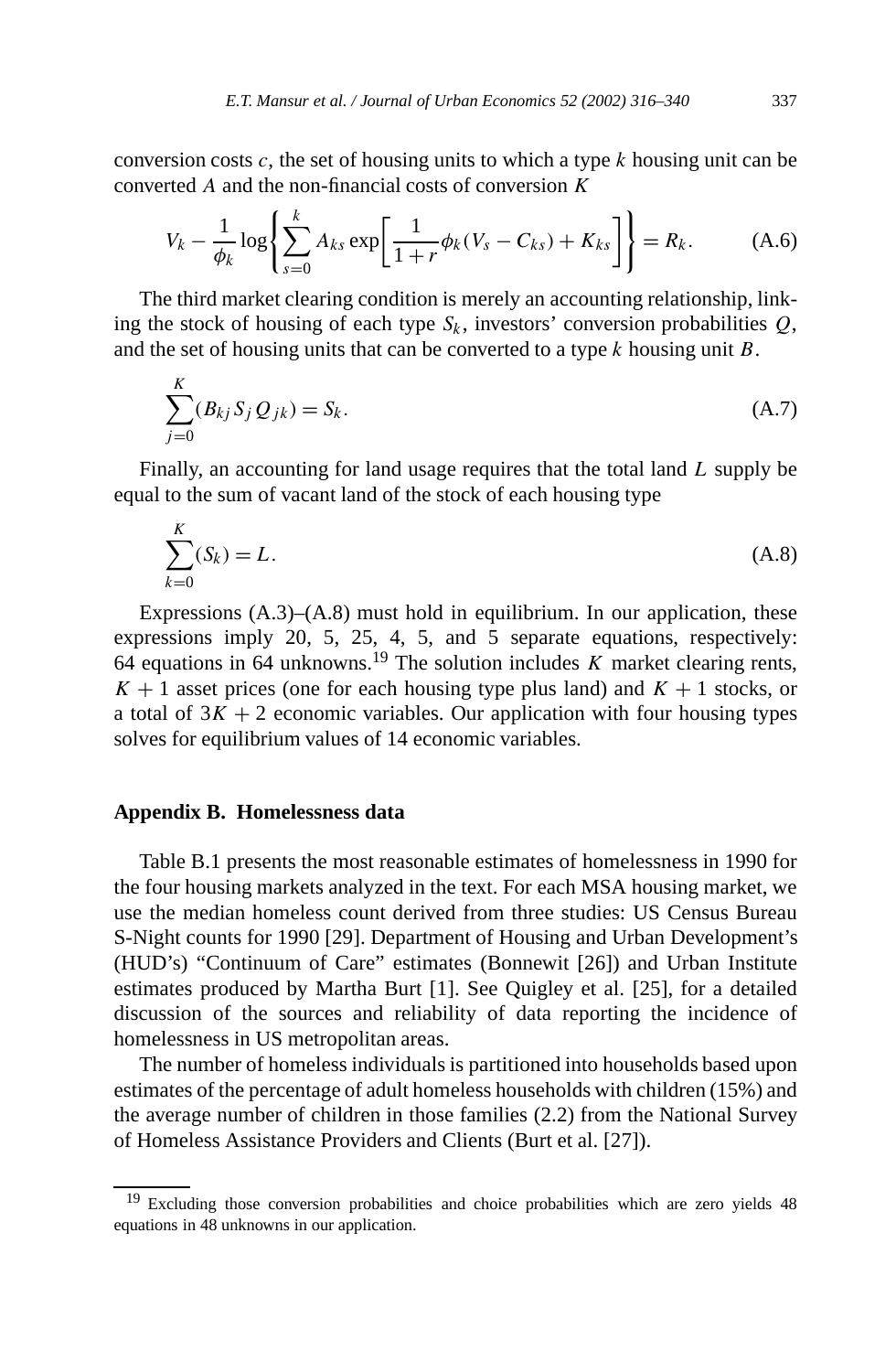| Housing<br>market | Homeless<br>individuals | Household homeless<br>rate (10,000) | Percent of low-income<br>homeless | Source  |
|-------------------|-------------------------|-------------------------------------|-----------------------------------|---------|
| San Francisco     | 23,068                  | 60                                  | 8.0                               | Burt    |
| Los Angeles       | 19,153                  | 22                                  | 3.0                               | Burt    |
| San Diego         | 9441                    | 61                                  | 8.1                               | S-Night |
| Sacramento        | 3227                    | 37                                  | 4.9                               | Burt    |

Table B.1 Homeless counts and rates for california metropolitan areas 1990

The model of household choice behavior is probabilistic. Thus, households in all parts of the income distribution have a nonzero probability of being homeless. Somewhat arbitrarily, we assigned the homeless to income groups in the following manner: 93% of the homeless were in the lowest-income quintile, 5% in the second lowest quintile and 1.5, 0.4, and 0.1% in the third, fourth, and fifth quintiles, respectively.<sup>20</sup> This assignment has no practical effect upon the estimates.

# **Appendix C. Sensitivity tests**

 $T<sub>11</sub>$  C.1

Table C.1 reports the changes in the incidence of homelessness resulting from the three economic policies examined in this paper. We test the robustness of

| Housing       | Policy       | Base | Demand elasticity |        | Supply elasticity |        | Discount rate |        |
|---------------|--------------|------|-------------------|--------|-------------------|--------|---------------|--------|
| market        |              | case | $-10%$            | $+10%$ | $-10%$            | $+10%$ | $-10%$        | $+10%$ |
| Los Angeles   | А            | 4727 | 4342              | 5096   | 4724              | 4730   | 4729          | 4726   |
|               | B            | 1164 | 1056              | 1272   | 1160              | 1167   | 1166          | 1162   |
|               | $\mathsf{C}$ | 1677 | 1529              | 1821   | 1673              | 1679   | 1682          | 1671   |
| Sacramento    | А            | 656  | 599               | 710    | 655               | 656    | 656           | 656    |
|               | B            | 154  | 139               | 168    | 154               | 154    | 154           | 154    |
|               | $\mathsf{C}$ | 262  | 238               | 284    | 261               | 262    | 262           | 261    |
| San Diego     | А            | 2279 | 2090              | 2460   | 2278              | 2280   | 2280          | 2278   |
|               | B            | 542  | 491               | 593    | 541               | 543    | 543           | 541    |
|               | C            | 877  | 801               | 952    | 876               | 879    | 879           | 876    |
| San Francisco | A            | 4426 | 4065              | 4777   | 4398              | 4449   | 4441          | 4411   |
|               | B            | 996  | 933               | 1059   | 959               | 1027   | 1009          | 983    |
|               | C            | 1968 | 1822              | 2112   | 1932              | 1999   | 1987          | 1950   |
|               |              |      |                   |        |                   |        |               |        |

| Tadie C.T                                                      |  |  |
|----------------------------------------------------------------|--|--|
| Sensivity of reductions in homelessness to economic parameters |  |  |

Base case: demand elasticity *(*−0*.*67*)*, supply elasticity (0.50), and discount rate (8%).

A: rent subsidies, B: general landlord maintenance subsidies, C: targeted landlord maintenance subsidies.

<sup>20</sup> This does mean that a few of the highest-income households do prefer homelessness to housing: 21 in San Francisco, 14 in Los Angeles, 8 in San Diego, and 2 in Sacramento.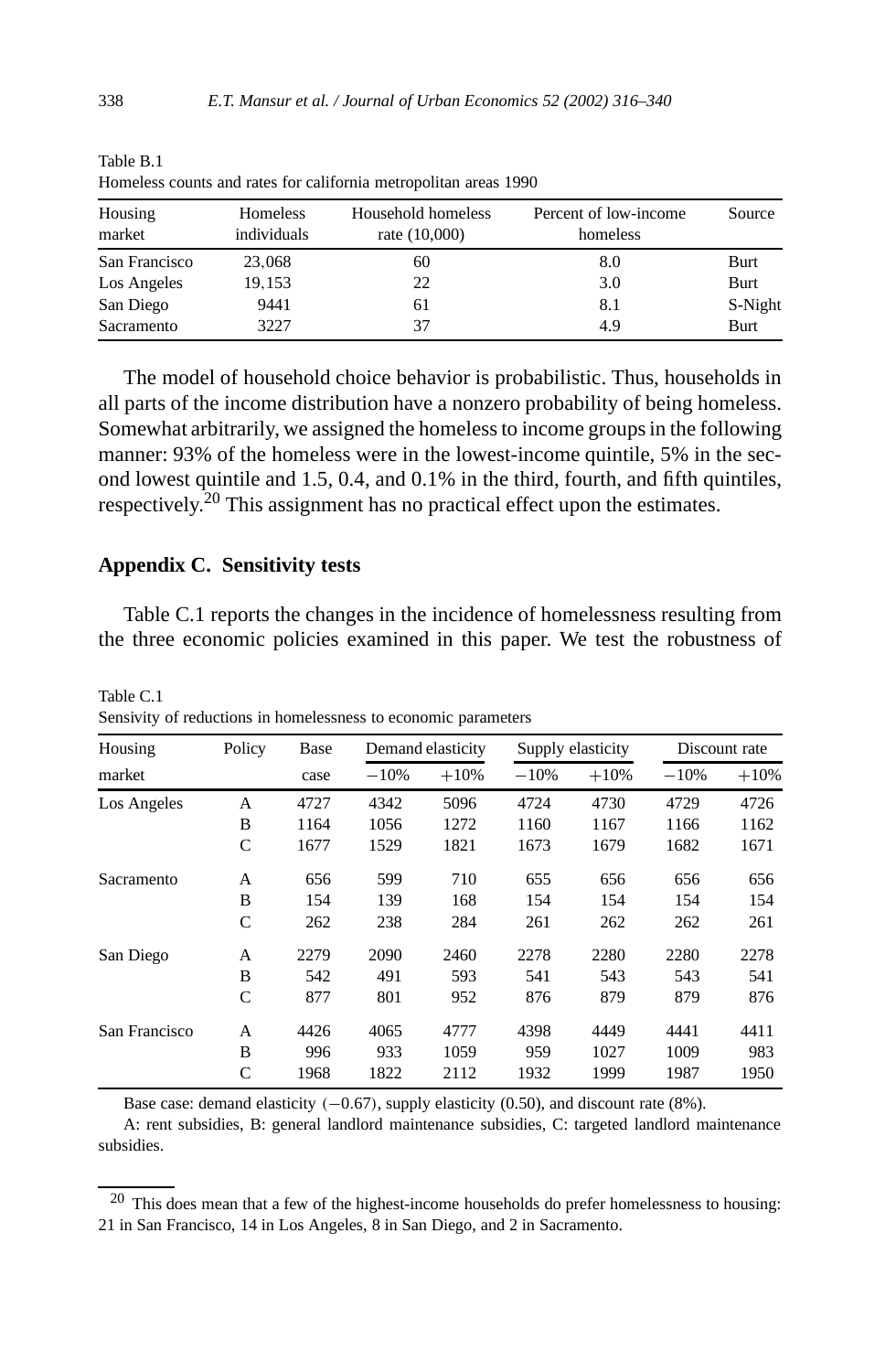the estimates to changes in the key economic parameters: the price elasticity of demand; the price elasticity of short run stock adjustment; and the interest rate. For each parameter, we examine how the homeless reductions associated with each of the three policies change as the parameters deviate by  $\pm 10\%$ . The homeless estimates are sensitive to demand elasticities but not to the other parameters. Even with a 10% deviation in the price elasticity of demand, reductions in homelessness vary by less than 10%.

## **References**

- [1] M.R. Burt, Over the Edge: The Growth of Homelessness in the 1980s, The Urban Institute, Washington, DC, 1992.
- [2] D.P. Culhane, E.F. Dejowski, J. Ibañez, E. Needham, I. Macchia, Public shelter admission rates in Philadelphia and New York City: The implications of turnover for sheltered populations counts, Housing Policy Debate 5 (1994) 107–140.
- [3] C. Jencks, The Homeless, Harvard University Press, Cambridge, 1994.
- [4] B. O'Flaherty, Making Room: The Economics of Homelessness, Harvard University Press, Cambridge, 1996.
- [5] J.M. Quigley, S. Raphael, E. Smolensky, Homeless in America, homeless in California, Review of Economics and Statistics 83 (2001) 37–51.
- [6] M. Honig, R.K. Filer, Causes of inter-city variation in homelessness, American Economic Review 83 (1993) 248–255.
- [7] M. Cragg, B. O'Flaherty, Do homeless shelter conditions determine shelter populations? The case of the Dinkins deluge, Journal of Urban Economics 46 (1993) 377–415.
- [8] D.W. Earl, The role of subsidized housing in reducing homelessness: An empirical analysis using micro data, Journal of Policy Analysis and Management 17 (1998) 687–696.
- [9] D.W. Early, E.O. Olsen, Subsidized housing, emergency shelters, and homelessness: An empirical investigation using data from the 1990 census, mimeo, 2000.
- [10] W.H. Troutman, J.D. Jackson, R.B. Ekelund Jr., Public policy, perverse incentives, and the homeless problem, Public Choice 98 (1999) 195–212.
- [11] A. Anas, A Mathematica program for solving the Anas–Arnott housing-market model, mimeo, April 10, 1999.
- [12] A. Anas, R.J. Arnott, Dynamic housing market equilibrium with taste heterogeneity, idiosyncratic perfect foresight, and stock conversions, Journal of Housing Economics 1 (1991) 2–32.
- [13] A. Anas, R.J. Arnott, A fall in construction costs can raise housing rents, Economics Letters 41 (1993) 221–224.
- [14] A. Anas, R.J. Arnott, Development and testing of the Chicago prototype housing-market model, Journal of Housing Research 4 (1993) 73–130.
- [15] A. Anas, R.J. Arnott, Technological progress in a model of the housing-land cycle, Journal of Urban Economics 34 (1993) 186–206.
- [16] A. Anas, R.J. Arnott, The Chicago prototype housing market model with tenure choice and its policy applications, Journal of Housing Research 5 (1994) 23–90.
- [17] A. Anas, R.J. Arnott, Computation of dynamic housing market equilibrium, Paper prepared for the Stanford Institute for Theoretical Economics, Palo Alto, CA, 1996.
- [18] A. Anas, R.J. Arnott, Taxes and allowances in a dynamic equilibrium model of urban housing market with a size-quality hierarchy, Regional Science and Urban Economics 27 (1997) 547– 580.
- [19] S. Raphael, The deinstitutionalization of the mentally ill and growth in the US prison population: 1971 to 1993, Unpublished manuscript, University of California, Berkeley, CA, 2000.